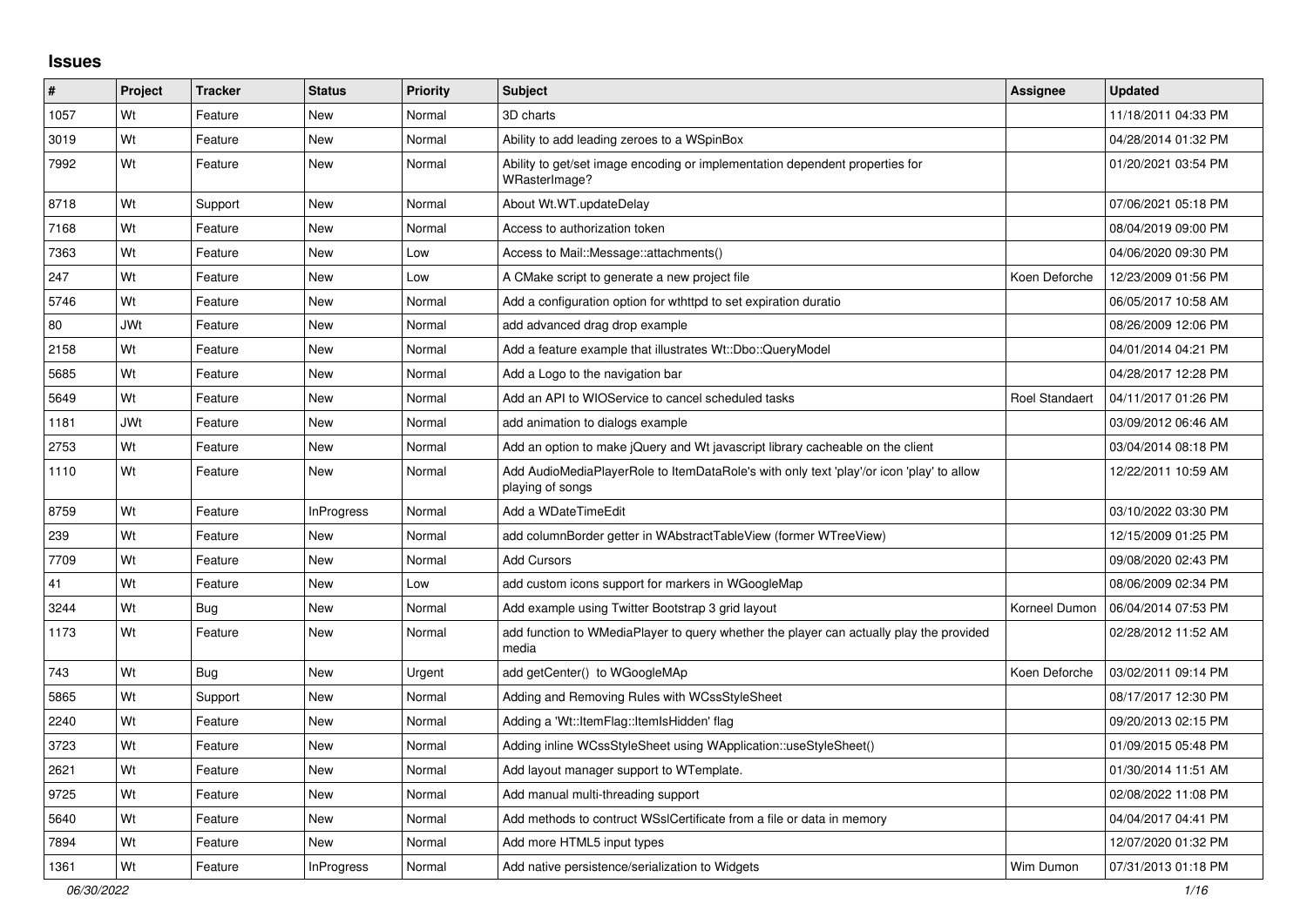| #     | Project    | <b>Tracker</b> | <b>Status</b>     | <b>Priority</b> | Subject                                                                                                                       | Assignee              | <b>Updated</b>      |
|-------|------------|----------------|-------------------|-----------------|-------------------------------------------------------------------------------------------------------------------------------|-----------------------|---------------------|
| 2234  | Wt         | Feature        | New               | Normal          | add property to set expiry date or maximum age                                                                                |                       | 09/18/2013 07:43 PM |
| 9017  | <b>JWt</b> | Feature        | New               | Normal          | Add SAML support to JWt Auth                                                                                                  |                       | 03/11/2022 11:07 AM |
| 4559  | Wt         | Feature        | New               | Normal          | Add standard/default/centralized print media css style sheet layout link to all generated<br>pages                            |                       | 11/10/2015 04:20 PM |
| 40    | Wt         | Feature        | New               | Low             | add support for additional toolbars in WGoogleMap                                                                             |                       | 09/01/2009 07:19 PM |
| 7602  | Wt         | Feature        | New               | Normal          | Add support for Dbo backend SQLite encryption using SQLCipher                                                                 |                       | 11/04/2020 04:12 PM |
| 4496  | Wt         | Feature        | New               | Normal          | Add support for HTML5 local storage                                                                                           |                       | 10/06/2015 10:29 AM |
| 2758  | Wt         | Feature        | New               | Normal          | Add support for onpaste event                                                                                                 | Anonymous             | 04/01/2014 04:21 PM |
| 717   | <b>JWt</b> | Feature        | New               | Normal          | add support for plural forms of nouns                                                                                         |                       | 02/11/2011 12:28 PM |
| 557   | Wt         | Feature        | New               | Normal          | add swapStyleClass to WWidget                                                                                                 |                       | 10/13/2010 11:37 AM |
| 2248  | Wt         | Feature        | New               | Normal          | add to wthttpd to support dedicated-process                                                                                   |                       | 09/23/2013 08:35 PM |
| 7349  | Wt         | Feature        | New               | Normal          | Add WebGL 2.0 support (Equivalent to OpenGL ES 3) to WGLWidget                                                                |                       | 12/05/2019 04:52 PM |
| 2517  | <b>JWt</b> | Feature        | New               | Normal          | Add websockets support                                                                                                        | Koen Deforche         | 12/16/2013 03:49 PM |
| 511   | Wt         | Feature        | New               | Normal          | Add WSpectrogramChart                                                                                                         |                       | 09/14/2010 02:15 PM |
| 1096  | Wt         | Feature        | <b>InProgress</b> | Low             | add wt version check to the FindWt.cmake module.                                                                              | Wim Dumon             | 09/18/2013 11:13 AM |
| 3624  | Wt         | Feature        | Feedback          | Normal          | Add Wt::WSuggestionPopup::setOverflow()                                                                                       |                       | 09/03/2015 09:37 AM |
| 8801  | Wt         | Improvements   | <b>InProgress</b> | Normal          | Adopt a policy for the minimum version of main dependencies                                                                   | <b>Roel Standaert</b> | 03/10/2022 03:24 PM |
| 268   | Wt         | Feature        | New               | Normal          | Advanced menu support                                                                                                         |                       | 01/15/2010 02:26 PM |
| 5747  | Wt         | Feature        | New               | Normal          | Advertise WResouce and Http::Request::pathInfo()                                                                              |                       | 06/06/2017 11:48 AM |
| 2509  | Wt         | Support        | Feedback          | Normal          | After page reload (key F5 in Chrome and Firefox) cookie with session is lost although<br>remember me was checked during login | Koen Deforche         | 12/10/2013 11:48 PM |
| 10512 | Wt         | Bug            | New               | Normal          | After the model is reset, elements in WTreeView no longer respect the disabled status of<br>the view                          |                       | 06/21/2022 01:22 PM |
| 1270  | <b>JWt</b> | Feature        | New               | High            | Align chart grid on value (CHART-12)                                                                                          |                       | 04/27/2012 12:59 PM |
| 3972  | <b>JWt</b> | Bug            | New               | High            | alignment bug in wt/src/js/StdGridLayoutImpl2.js                                                                              |                       | 04/09/2015 05:06 PM |
| 796   | Wt         | Feature        | New               | Normal          | allow a spacer with an up and down icon between 2 widgets in a WBoxLayout                                                     |                       | 04/20/2011 02:54 PM |
| 10382 | Wt         | Improvements   | New               | Normal          | Allow different upload mechanism for WFileDropWidget                                                                          |                       | 05/19/2022 08:51 AM |
| 1624  | Wt         | Bug            | Feedback          | Normal          | Allowed usernames in Auth::RegistrationModel too generous, should be customizable                                             |                       | 12/31/2012 09:07 AM |
| 9350  | Wt         | Improvements   | New               | Normal          | Allow for customization of Bootstrap 5 theme                                                                                  |                       | 03/10/2022 03:22 PM |
| 7450  | Wt         | Feature        | New               | Normal          | Allow for the filesystem implementation to be switched to std::filesystem                                                     |                       | 02/10/2020 02:19 PM |
| 2777  | JWt        | Feature        | New               | Normal          | Allow more flexible use of DecimalFormatter in WAxis                                                                          |                       | 03/07/2014 04:02 PM |
| 491   | Wt         | Feature        | New               | Normal          | allow threads to be created by library user                                                                                   |                       | 09/21/2010 01:49 AM |
| 1441  | Wt         | Feature        | New               | Normal          | allow to reimplement absolute URL generation function, which is used by the library                                           |                       | 09/20/2012 11:16 PM |
| 3823  | Wt         | Feature        | Feedback          | Normal          | Allow user-defined command line arguments                                                                                     | Koen Deforche         | 03/02/2015 01:42 PM |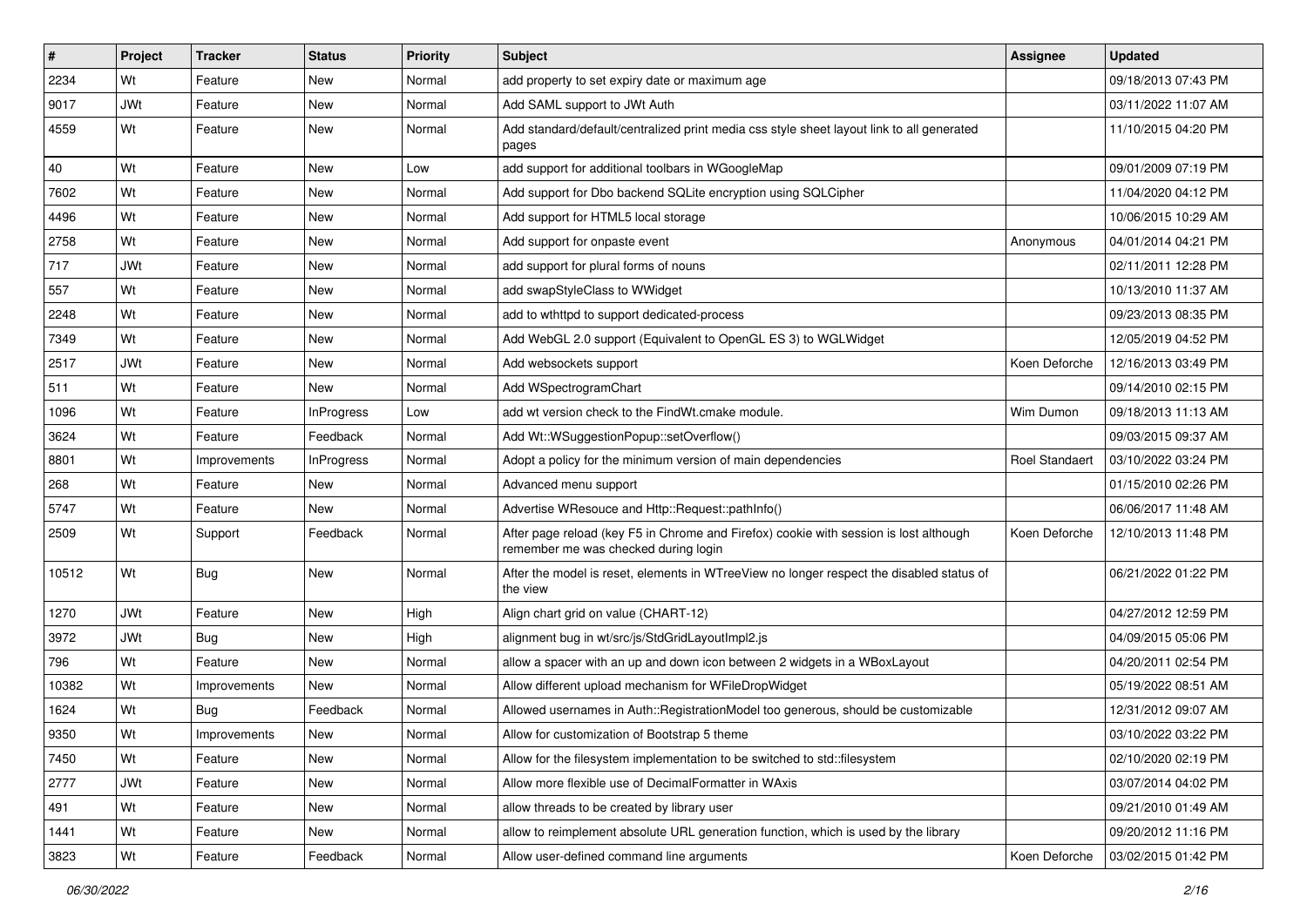| #     | Project    | <b>Tracker</b> | <b>Status</b> | <b>Priority</b> | Subject                                                                                          | Assignee              | <b>Updated</b>      |
|-------|------------|----------------|---------------|-----------------|--------------------------------------------------------------------------------------------------|-----------------------|---------------------|
| 7464  | Wt         | Support        | New           | Normal          | Apache2 mod_fcgid internal path                                                                  |                       | 02/24/2020 02:39 PM |
| 2901  | Wt         | Bug            | Feedback      | Normal          | Application sessions are not always terminated cleanly                                           | Wim Dumon             | 05/27/2014 04:29 PM |
| 273   | Wt         | Feature        | New           | Normal          | A QtNetworkerm WtNetwork Module would be nice                                                    |                       | 02/15/2010 04:13 PM |
| 1710  | Wt         | Bug            | Feedback      | Low             | askRender crashing                                                                               |                       | 02/20/2013 10:33 AM |
| 1060  | Wt         | Feature        | New           | Normal          | A toggle button                                                                                  |                       | 02/01/2012 04:29 PM |
| 3932  | Wt         | Bug            | New           | Normal          | Attribute position not modifiable for WDialog                                                    |                       | 03/30/2015 08:27 PM |
| 5870  | Wt         | Support        | New           | Normal          | Auth1.C sample doesn't authenticate (3.3.7)                                                      |                       | 08/10/2017 03:46 PM |
| 2218  | Wt         | Bug            | Feedback      | Normal          | Auth Module: Lost Password Expired Token Message: III Formed                                     | Koen Deforche         | 03/12/2014 06:14 PM |
| 2217  | Wt         | Bug            | Feedback      | Normal          | Auth Module: Lost Password / Update Password Screen III Formed                                   | Koen Deforche         | 03/12/2014 06:14 PM |
| 4554  | Wt         | Support        | Feedback      | Normal          | Authorization lost on opening multiple tabs at the same time                                     |                       | 11/20/2015 05:39 PM |
| 9689  | Wt         | Bug            | New           | High            | Auth::RegisterWidget not usable on Mobile                                                        |                       | 02/01/2022 10:14 AM |
| 3028  | Wt         | Support        | New           | Normal          | Auth to website                                                                                  |                       | 04/29/2014 03:09 PM |
| 1461  | Wt         | Feature        | New           | Normal          | AuthWidget: enable login and password autocompletion                                             |                       | 10/09/2012 10:00 PM |
| 7512  | Wt         | Bug            | New           | Normal          | Auth Widget is leaking information about existing users                                          |                       | 04/07/2020 02:52 PM |
| 2571  | Wt         | Bug            | Feedback      | Normal          | AuthWidget::letUpdatePassword dialog grows and grows?                                            | Koen Deforche         | 03/12/2014 06:12 PM |
| 8366  | Wt         | Bug            | Feedback      | Normal          | Auth widget needs reload                                                                         |                       | 06/10/2021 08:43 AM |
| 1271  | <b>JWt</b> | Feature        | New           | High            | Automatic axes margins (CHART-14)                                                                |                       | 04/27/2012 01:02 PM |
| 1248  | Wt         | Feature        | New           | Normal          | avoid qt/boost signals clash                                                                     |                       | 04/20/2012 08:01 PM |
| 2893  | Wt         | Feature        | New           | Normal          | Avoid using the wt_config.xml to configure logging with WTestEnvironment                         |                       | 03/31/2014 09:12 PM |
| 5265  | Wt         | Bug            | New           | Normal          | A WMessageBox with Fade animation can fail to hide when dismissed while animating-in.            |                       | 09/19/2016 09:24 PM |
| 2905  | Wt         | Feature        | Feedback      | Normal          | axis autoscale                                                                                   | Koen Deforche         | 04/15/2014 03:49 PM |
| 5290  | Wt         | <b>Bug</b>     | Feedback      | Normal          | beginRemoveRows (const WModelIndex &parent, int first, int last)                                 | Koen Deforche         | 11/09/2016 05:23 PM |
| 5140  | Wt         | Bug            | New           | Normal          | Binaries of WPdfRenderer on 3.3.6                                                                |                       | 07/28/2016 12:53 PM |
| 5494  | Wt         | Support        | New           | Normal          | Binary size doubled with recent version of Wt                                                    |                       | 01/19/2017 05:06 PM |
| 10248 | Wt         | Improvements   | Resolved      | Normal          | Bite the bullet and purge tabs from Wt source code                                               | <b>Roel Standaert</b> | 05/30/2022 08:59 AM |
| 4562  | Wt         | Feature        | <b>New</b>    | Normal          | blurred/focus signal exposed in WWidget                                                          |                       | 11/11/2015 09:51 AM |
| 5350  | Wt         | <b>Bug</b>     | New           | Normal          | boost 1.62 and exception: Error (asio): set option: Bad file descriptor                          |                       | 10/18/2016 11:55 AM |
| 6195  | Wt         | Feature        | New           | Normal          | Boost::Beast HTTP/S and WebSockets library                                                       |                       | 12/14/2018 04:50 PM |
| 3649  | JWt        | Bug            | Resolved      | Normal          | Boostrap causes wrong height calculation of a WLineEdit widget inside a collapsible<br>WPanel    | Koen Deforche         | 11/07/2014 04:09 PM |
| 1295  | Wt         | Support        | Feedback      | Normal          | boost signals link error                                                                         |                       | 06/07/2012 06:08 PM |
| 4424  | Wt         | Support        | Feedback      | Normal          | (boost:: && std::) bind of Wt::WApplication* application_creator fails with too few<br>arguments |                       | 09/09/2015 07:11 PM |
| 10179 | Wt         | Bug            | New           | Normal          | Bootstrap 5: incorrect style classes set in drop down menus                                      |                       | 04/14/2022 09:24 PM |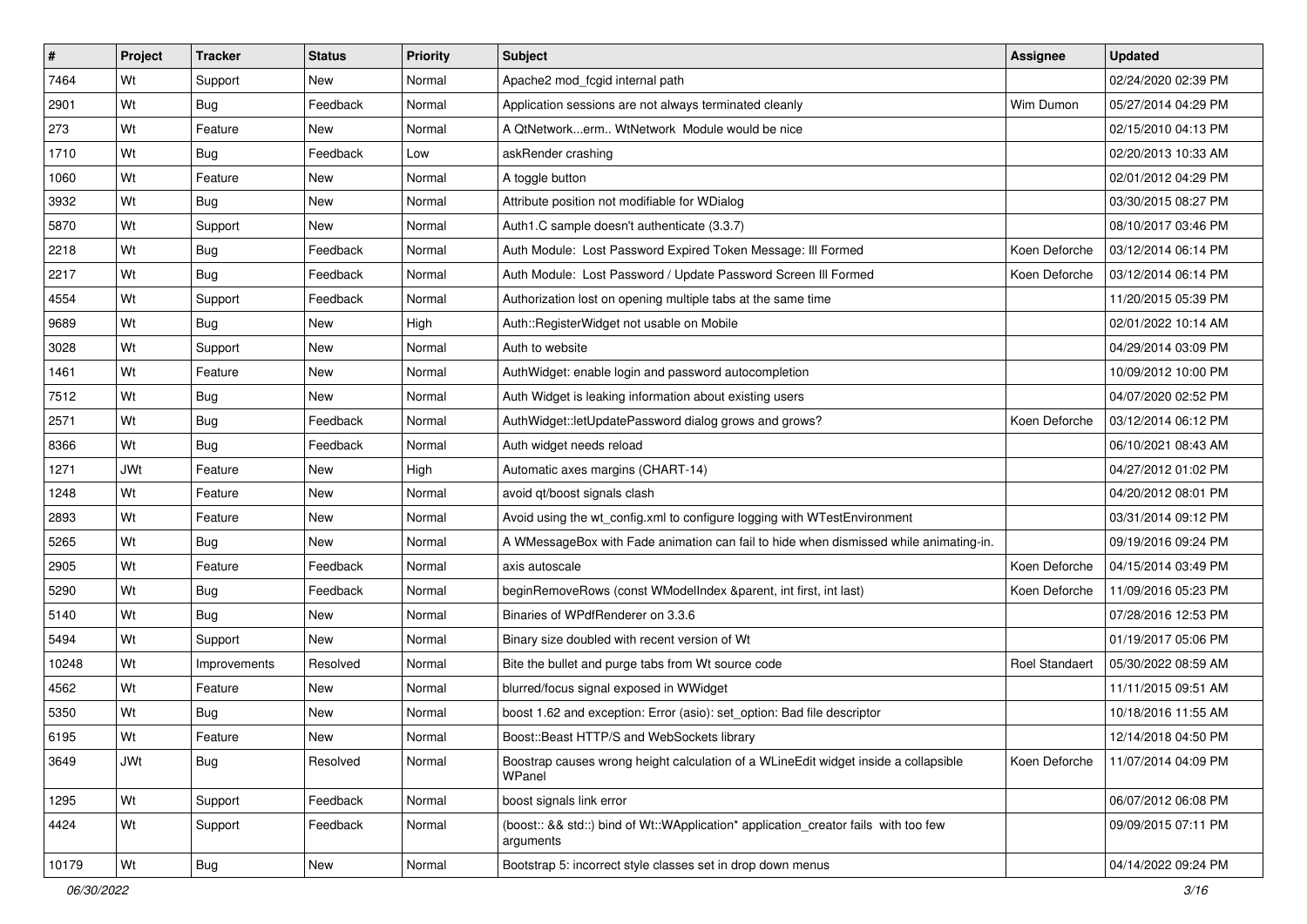| #     | Project    | <b>Tracker</b> | <b>Status</b>     | Priority | Subject                                                                                                        | <b>Assignee</b>       | <b>Updated</b>      |
|-------|------------|----------------|-------------------|----------|----------------------------------------------------------------------------------------------------------------|-----------------------|---------------------|
| 10288 | Wt         | Bug            | New               | Normal   | Bootstrap5: widget manually stylized with only "btn" is being appended "btn btn-secondary"                     |                       | 05/03/2022 11:25 PM |
| 6213  | Wt         | <b>Bug</b>     | New               | Normal   | bootstrap progress-bar does not update correctly                                                               | <b>Roel Standaert</b> | 01/22/2018 12:48 PM |
| 4172  | Wt         | Bug            | Feedback          | Normal   | Browser save password prompt                                                                                   | Koen Deforche         | 07/02/2015 02:17 PM |
| 4315  | Wt         | Support        | New               | Normal   | Browser zoom factor                                                                                            |                       | 07/13/2015 11:04 AM |
| 3892  | <b>JWt</b> | Bug            | <b>InProgress</b> | Normal   | Bug in clicked method of WGoogleMaps?                                                                          | Koen Deforche         | 05/06/2015 10:38 PM |
| 5039  | Wt         | Bug            | New               | High     | bug in WRasterImage-skia.C occurs in 3.3.6 RC 2                                                                | Wim Dumon             | 07/06/2016 09:33 PM |
| 1810  | Wt         | Support        | Feedback          | Normal   | <b>Build Error</b>                                                                                             | Wim Dumon             | 04/04/2013 09:15 AM |
| 9861  | Wt         | Feature        | Resolved          | Normal   | Build wtwithat with Qt 6                                                                                       | <b>Roel Standaert</b> | 06/28/2022 04:52 PM |
| 1340  | Wt         | Support        | Feedback          | Normal   | button                                                                                                         |                       | 06/28/2012 09:42 PM |
| 759   | Wt         | Feature        | New               | Normal   | Buttons should be centered in WMessageBox                                                                      |                       | 03/15/2011 05:15 PM |
| 8201  | Wt         | Bug            | New               | Normal   | Buy Here Pay Here Dealership We Can Help Auto Chicago                                                          |                       | 03/12/2021 09:00 PM |
| 5390  | Wt         | Bug            | Feedback          | Normal   | Calendar widget shows up after calling WDateEdit::setHidden(false)                                             | André Jacobs          | 11/28/2016 05:35 PM |
| 7516  | Wt         | <b>Bug</b>     | New               | Normal   | Calling WMenu::select(nullptr) from internalPathChanged event handler ends with<br>SIGSEGV (endless recursion) |                       | 04/08/2020 06:02 PM |
| 4830  | Wt         | Support        | Feedback          | High     | Can anyone help me resize images?                                                                              |                       | 04/01/2016 05:05 AM |
| 4856  | Wt         | <b>Bug</b>     | Feedback          | Normal   | Can anyone help me with my problem resizing images?                                                            |                       | 04/14/2016 01:21 PM |
| 1796  | Wt         | Support        | New               | Normal   | Cannot access http://www.webtoolkit.eu/widgets/ from iPad or iPhone                                            |                       | 03/28/2013 03:19 PM |
| 10485 | Wt         | Bug            | New               | Normal   | Cannot build on macos                                                                                          |                       | 06/13/2022 03:23 PM |
| 8332  | Wt         | Bug            | New               | Normal   | Cannot compile wt 4.5.0 on raspbian                                                                            |                       | 04/12/2021 08:07 PM |
| 6657  | Wt         | Bug            | New               | Normal   | Cannot destroy WPopupWidget when it's hidden without invoking undefined behaviour                              |                       | 12/14/2018 04:43 PM |
| 6228  | Wt         | Support        | Feedback          | Normal   | Cannot get wt.css/bootstrap.css                                                                                |                       | 04/10/2018 03:44 PM |
| 9556  | Wt         | Bug            | New               | Normal   | Cannot hide widgets with bootstrap5 d-* classes                                                                |                       | 01/01/2022 09:25 PM |
| 3389  | Wt         | Bug            | Feedback          | Normal   | cannot install (mingw)                                                                                         |                       | 07/04/2014 05:12 PM |
| 9506  | Wt         | Bug            | New               | Normal   | Cannot move callbacks                                                                                          |                       | 12/15/2021 06:02 PM |
| 3266  | Wt         | Bug            | Feedback          | Normal   | can not set new layout                                                                                         | Michael Vilsker       | 06/25/2014 02:44 PM |
| 6325  | Wt         | Bug            | Feedback          | Normal   | Can't find OpenSSL on Windows                                                                                  |                       | 04/08/2018 04:54 AM |
| 3552  | Wt         | Bug            | Feedback          | Normal   | Can't get the input of a WTextArea when the user copy and paste a very long text into it                       | Wim Dumon             | 10/15/2014 01:52 PM |
| 2171  | Wt         | Bug            | New               | Normal   | Can't resize WDialog in iPad (chrome or safari)                                                                |                       | 09/03/2013 07:03 PM |
| 4909  | Wt         | Feature        | New               | Normal   | CanvasPainter needs a 'clearRect()' method                                                                     |                       | 05/12/2016 02:22 PM |
| 4486  | Wt         | Feature        | New               | Normal   | Caroussel                                                                                                      |                       | 09/17/2015 08:57 PM |
| 5606  | Wt         | Feature        | Feedback          | Low      | c++ exceptions                                                                                                 |                       | 03/21/2017 11:53 AM |
| 8629  | Wt         | Improvements   | New               | Normal   | Change JavaScript minifier                                                                                     |                       | 06/03/2021 10:25 AM |
| 6225  | Wt         | Feature        | New               | Normal   | Change license to include GPLv3                                                                                |                       | 02/04/2018 12:12 PM |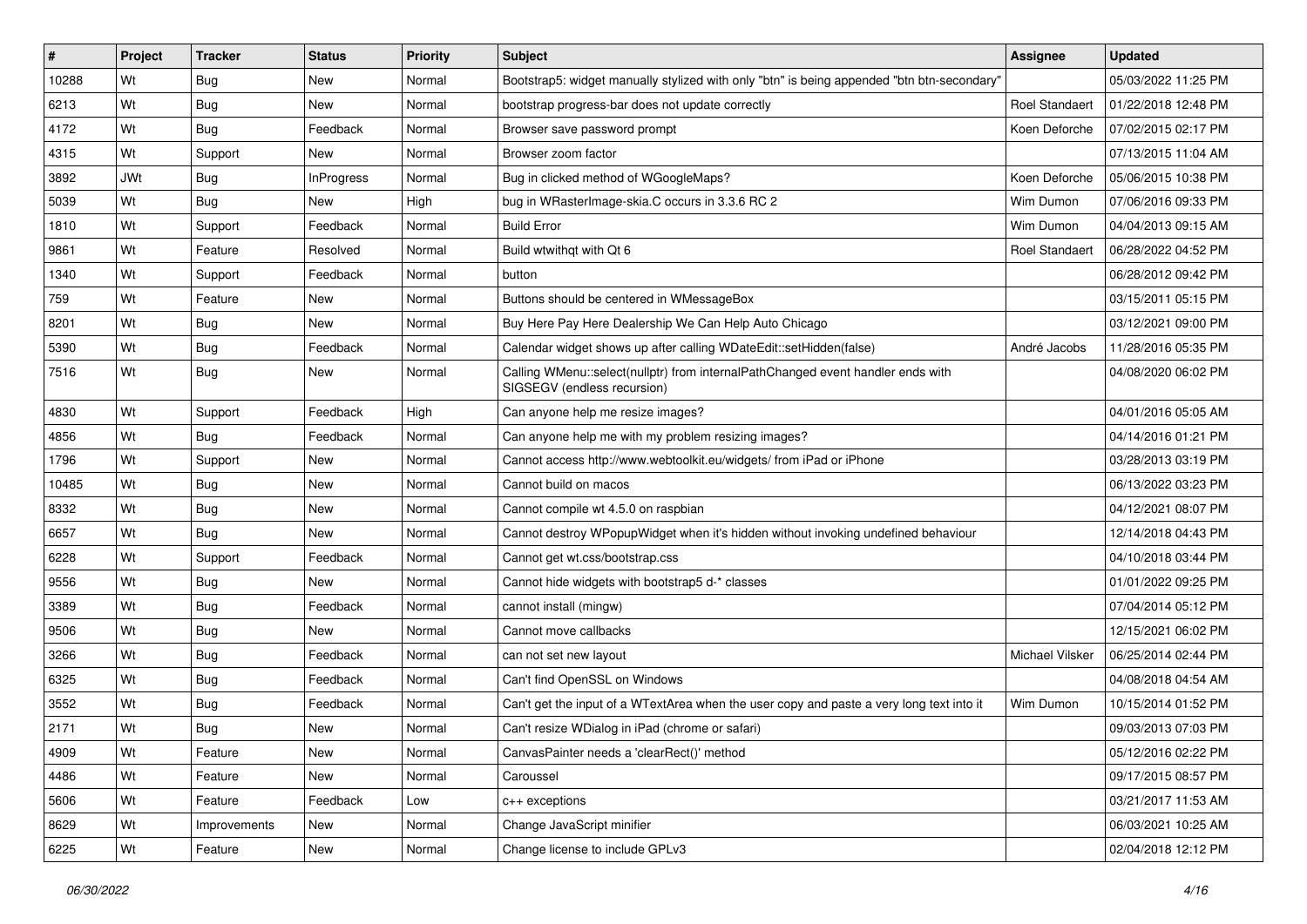| #    | Project    | <b>Tracker</b> | <b>Status</b>     | <b>Priority</b> | <b>Subject</b>                                                                                           | Assignee                | <b>Updated</b>      |
|------|------------|----------------|-------------------|-----------------|----------------------------------------------------------------------------------------------------------|-------------------------|---------------------|
| 1608 | Wt         | Feature        | New               | Normal          | chart improvements                                                                                       |                         | 01/03/2013 11:15 AM |
| 9644 | Wt         | Bug            | New               | Normal          | Chart legend formatting                                                                                  |                         | 01/24/2022 12:52 PM |
| 1797 | Wt         | Bug            | New               | Normal          | clang warnings in Wt headers                                                                             |                         | 03/29/2013 02:32 AM |
| 9063 | Wt         | Feature        | New               | Normal          | ClickHouse DBO Backend                                                                                   |                         | 09/14/2021 12:29 PM |
| 3714 | Wt         | Bug            | New               | Normal          | Click on checkbox is only emitted when clicking on the text                                              | Koen Deforche           | 12/29/2014 03:57 PM |
| 3381 | Wt         | Feature        | New               | Normal          | client's locale is not respected in static WResource                                                     |                         | 03/06/2015 01:56 PM |
| 3537 | Wt         | Support        | InProgress        | Normal          | Client SSL Intermittently Works                                                                          | Wim Dumon               | 10/15/2014 12:23 AM |
| 9938 | Wt         | Bug            | Review            | Normal          | Close button not displayed correctly in dialog in Bootstrap 5                                            |                         | 03/24/2022 08:58 AM |
| 4313 | Wt         | Bug            | New               | Normal          | cmake build doesn't allow to use standard CMAKE_PREFIX_PATH                                              |                         | 07/11/2015 02:14 PM |
| 5768 | Wt         | Feature        | New               | Normal          | CMake: Export Wt package                                                                                 | Konstantin<br>Podsvirov | 09/13/2017 12:07 PM |
| 5906 | Wt         | Bug            | New               | Low             | CMAKE MINIMUM REQUIRED version is too low.                                                               |                         | 09/08/2017 12:05 PM |
| 1022 | Wt         | Feature        | New               | Normal          | Cmake should exit when a library is not found and the library was explicitly requested by<br>the user    |                         | 10/12/2011 01:12 PM |
| 2203 | Wt         | Bug            | Feedback          | Normal          | cmath round problem                                                                                      | Wim Dumon               | 09/16/2013 10:30 PM |
| 8821 | Wt         | Bug            | New               | Low             | Collapsed Disabled WPanel is not recognisable to be disabled                                             |                         | 07/17/2021 02:11 AM |
| 646  | Wt         | Feature        | New               | Normal          | ColorPicker widget is needed !                                                                           |                         | 02/15/2011 06:27 PM |
| 2506 | Wt         | Bug            | <b>InProgress</b> | Low             | "columns are not aligned under the titles" issue using WTableView with scrollbars inside<br>layout in IE | Koen Deforche           | 02/20/2014 01:53 PM |
| 4893 | Wt         | Bug            | Feedback          | High            | Compilation failure against libboost-regex                                                               | Koen Deforche           | 05/05/2016 08:12 PM |
| 3668 | Wt         | Bug            | New               | Normal          | Compilation with -DWT_HAVE_GNU_REGEX needs some patches                                                  | Koen Deforche           | 02/16/2015 01:45 PM |
| 1308 | Wt         | Bug            | New               | Low             | Compilation with Wt::Ext headers is broken using WT_NO_SLOT_MACROS                                       |                         | 05/28/2012 09:22 PM |
| 4793 | Wt         | Bug            | New               | Low             | Compiler warning                                                                                         |                         | 03/08/2016 11:27 AM |
| 584  | <b>JWt</b> | Bug            | <b>InProgress</b> | Normal          | composer example: file upload is not concurrent                                                          | Koen Deforche           | 10/20/2011 03:28 PM |
| 3375 | Wt         | Feature        | New               | Normal          | Config entry for spawning new processes when old ones crash                                              |                         | 06/24/2014 07:08 PM |
| 1396 | Wt         | Bug            | Feedback          | Normal          | configure bug in winst PKG_CHECK_MODULES(libpng                                                          | Koen Deforche           | 02/23/2014 01:56 PM |
| 6232 | Wt         | Bug            | Feedback          | High            | connectionMonitor invalid ackId                                                                          |                         | 02/13/2018 03:23 PM |
| 9939 | Wt         | Feature        | New               | Normal          | Consider exposing configuration as an API                                                                |                         | 03/16/2022 07:53 AM |
| 8620 | Wt         | Feature        | New               | Normal          | Consider improvements to the API to prevent bugs like issue #7669                                        |                         | 06/02/2021 09:43 PM |
| 9595 | Wt         | Bug            | <b>InProgress</b> | Normal          | Consider improvements to Wt Dbo floating-point round-trip/precision (Postgres backend)                   | Roel Standaert          | 03/10/2022 03:24 PM |
| 3919 | Wt         | Feature        | New               | Low             | Consider mentioning chart margin improvements in 3.3.4 release notes                                     |                         | 03/25/2015 11:09 PM |
| 7986 | Wt         | Feature        | New               | Normal          | Consider optimizing updates by only changing changed form values?                                        | ruben kindt             | 09/14/2021 09:45 AM |
| 7598 | Wt         | Feature        | New               | Normal          | Consider providing independent weakSessionIds to identify private WResource URLs                         |                         | 06/02/2021 09:45 PM |
| 3937 | Wt         | Feature        | New               | Normal          | Consider starting the development of a scene graph library like Qt3D                                     |                         | 08/26/2015 11:45 AM |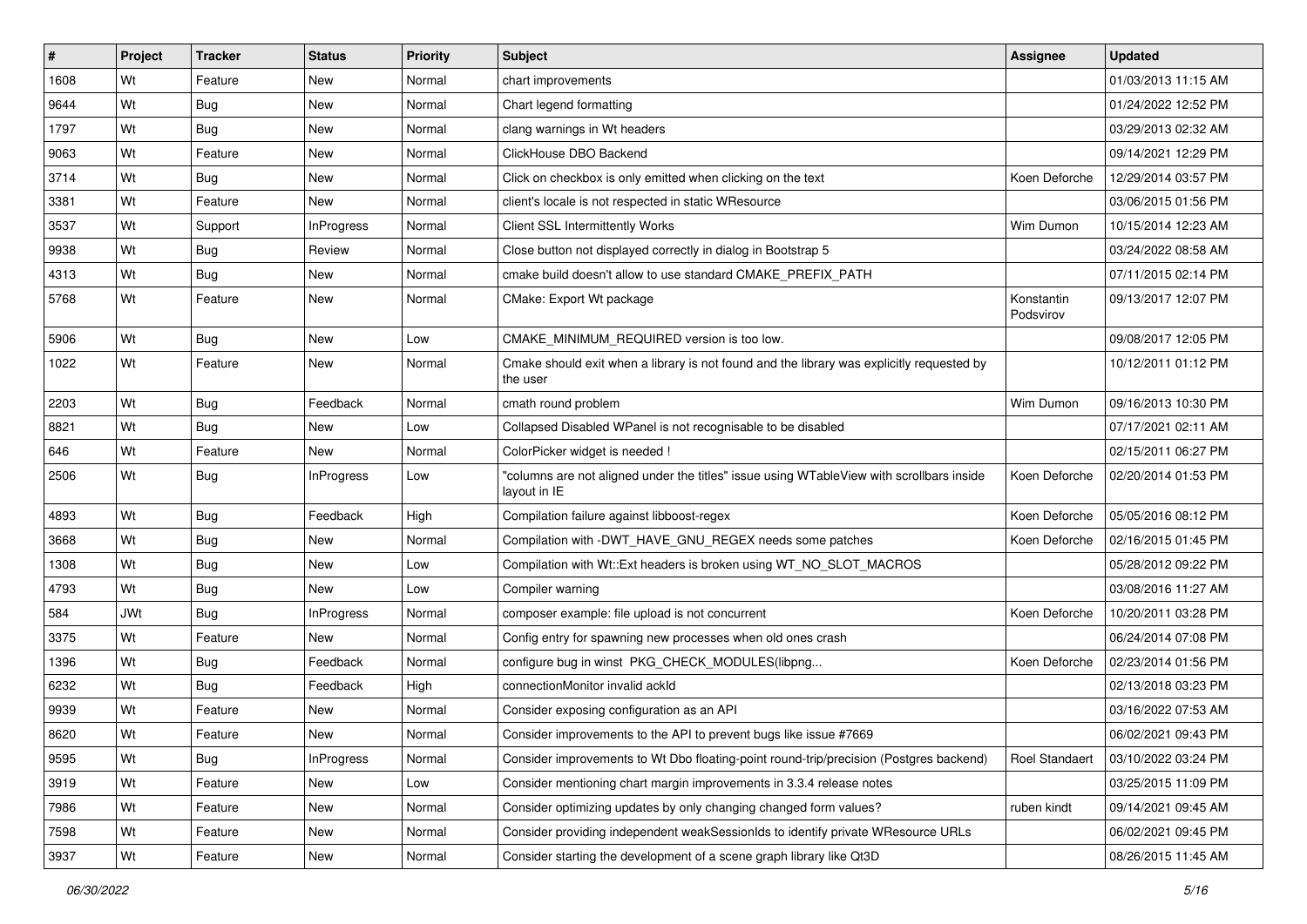| $\sharp$ | Project    | <b>Tracker</b> | <b>Status</b> | <b>Priority</b> | Subject                                                                        | Assignee              | <b>Updated</b>      |
|----------|------------|----------------|---------------|-----------------|--------------------------------------------------------------------------------|-----------------------|---------------------|
| 7814     | Wt         | Feature        | Review        | Normal          | Consider supporting SameSite attribute on cookies                              |                       | 03/10/2022 03:32 PM |
| 5643     | Wt         | Feature        | New           | Normal          | Consider suppressing some VC++ warnings to have a cleaner build output         | Wim Dumon             | 04/07/2017 06:10 PM |
| 8321     | Wt         | Feature        | New           | Normal          | Consider WResource::setChanged enhancement to invalidate stale WResource links |                       | 04/08/2021 05:37 PM |
| 2804     | Wt         | <b>Bug</b>     | New           | Normal          | Consistently ignore default Locale, and format using WLocale                   |                       | 04/01/2014 04:14 PM |
| 875      | Wt         | Feature        | Feedback      | Normal          | container to catch signals                                                     | Koen Deforche         | 08/25/2011 11:50 AM |
| 7187     | Wt         | Bug            | Feedback      | Normal          | contents of WTabWidget not stretching in height                                |                       | 09/09/2019 09:54 PM |
| 5900     | Wt         | <b>Bug</b>     | New           | Normal          | Context menu disappears in treeview-dragdrop example                           |                       | 08/29/2017 06:01 PM |
| 7710     | Wt         | Support        | <b>New</b>    | Normal          | Continuations and WResource lifespan                                           |                       | 09/11/2020 11:09 AM |
| 8732     | Wt         | Support        | New           | Normal          | Continuous Plotting of Live data on WCartesianChart                            | Korneel Dumon         | 07/06/2021 05:38 PM |
| 3042     | Wt         | Support        | Feedback      | Normal          | Convert widgets from page to PDF                                               | Koen Deforche         | 05/20/2014 09:43 PM |
| 1605     | <b>JWt</b> | Support        | Feedback      | Low             | Corporate Identity                                                             |                       | 12/16/2012 02:25 PM |
| 1800     | Wt         | Feature        | Feedback      | Normal          | Could you simply Use OTL as a dependancies for generic ODBC connector and OCCI | Anonymous             | 09/27/2013 12:22 PM |
| 718      | Wt         | Feature        | New           | Low             | CountDownWidget improvements                                                   |                       | 02/18/2011 03:43 PM |
| 9678     | Wt         | Bug            | New           | Normal          | Crash in Wt::Dbo if we clear a collection and add an item.                     |                       | 02/10/2022 10:40 AM |
| 1258     | Wt         | Feature        | New           | Normal          | create a utility function to return the resolution of an png or gif image      |                       | 04/26/2012 03:19 PM |
| 626      | Wt         | Bug            | New           | Normal          | create widgetgallery example for WAbstractArea area events                     |                       | 11/30/2010 02:52 PM |
| 504      | Wt         | Feature        | New           | Normal          | cron-like service                                                              |                       | 09/16/2010 06:55 PM |
| 2247     | Wt         | Support        | New           | Normal          | <b>CSS</b>                                                                     | Anonymous             | 09/23/2013 03:44 PM |
| 6754     | Wt         | Feature        | New           | Low             | CSS files get cached with 30 days expiration period                            |                       | 06/11/2019 01:04 PM |
| 3249     | Wt         | Bug            | New           | Normal          | Ctrl+Click on Mac trackpad not interpreted as Right Click                      |                       | 06/02/2014 09:51 PM |
| 1272     | <b>JWt</b> | Feature        | New           | High            | Custom data/label chart formatting (CHART-15)                                  |                       | 04/27/2012 01:03 PM |
| 771      | Wt         | Feature        | New           | Normal          | Custom fonts for text on WtPaintDevice                                         |                       | 03/28/2011 12:59 AM |
| 4630     | Wt         | Feature        | New           | Normal          | Custom foreign key names                                                       |                       | 12/18/2015 02:05 PM |
| 494      | Wt         | Feature        | New           | Normal          | Customizable handling of expired session                                       |                       | 09/03/2010 01:47 AM |
| 1944     | Wt         | Feature        | New           | High            | Customize WMenu                                                                | Koen Deforche         | 02/24/2014 06:36 PM |
| 8005     | Wt         | Feature        | New           | Normal          | Custom Query in DBO                                                            | Korneel Dumon         | 01/28/2021 10:18 AM |
| 2606     | Wt         | <b>Bug</b>     | Feedback      | Normal          | DashLine is not working when used as a style of WPen:                          | Wim Dumon             | 02/05/2014 06:02 PM |
| 9055     | Wt         | <b>Bug</b>     | New           | Normal          | DB2 support                                                                    |                       | 09/09/2021 04:43 PM |
| 4936     | Wt         | Bug            | Feedback      | Normal          | Dbo backend reconnect and reentract statement exception                        | <b>Roel Standaert</b> | 07/13/2016 05:36 PM |
| 1433     | Wt         | Bug            | Feedback      | Normal          | Dbo: crash when sort QueryModel for query, including orderBy with bound values |                       | 01/10/2013 09:46 AM |
| 6221     | Wt         | Feature        | New           | Normal          | Dbo: create indexes                                                            |                       | 01/30/2018 07:59 PM |
| 2844     | Wt         | Feature        | New           | High            | [DBO] Further Decoupling of Dbo from Wt                                        |                       | 03/23/2014 06:21 PM |
| 9745     | Wt         | Feature        | New           | Normal          | Dbo: LRU prepared statement cache                                              |                       | 02/14/2022 04:53 PM |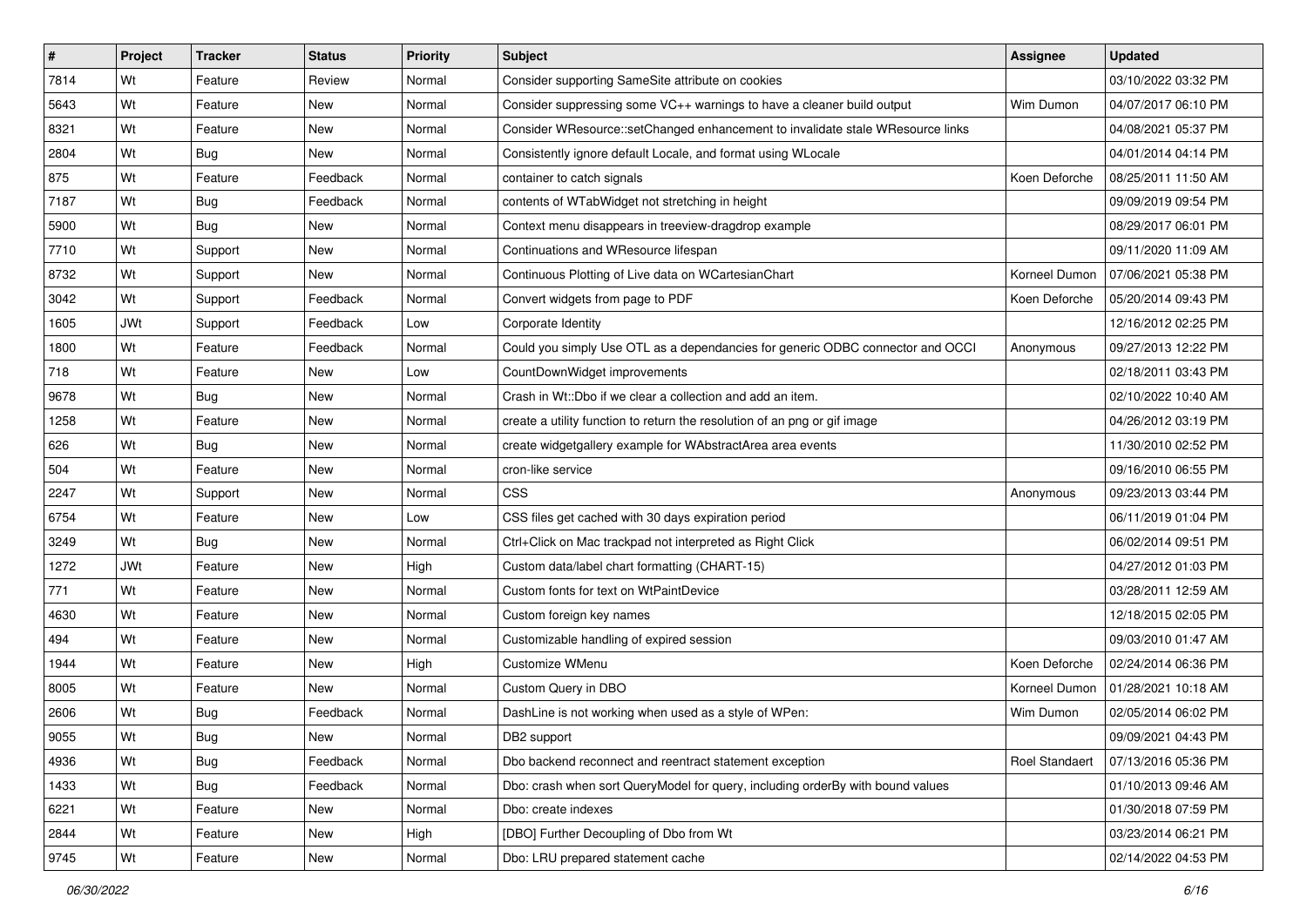| #     | Project    | <b>Tracker</b> | <b>Status</b>     | <b>Priority</b> | Subject                                                                   | Assignee      | <b>Updated</b>      |
|-------|------------|----------------|-------------------|-----------------|---------------------------------------------------------------------------|---------------|---------------------|
| 4585  | Wt         | Feature        | New               | Normal          | Dbo reentrant queries                                                     |               | 11/23/2015 07:24 PM |
| 5133  | Wt         | Bug            | New               | Normal          | Dbo tutorial                                                              |               | 07/27/2016 05:18 PM |
| 4152  | Wt         | Support        | Feedback          | Normal          | DDos question                                                             | Drus Kor      | 07/24/2015 01:18 PM |
| 7093  | Wt         | Bug            | Feedback          | Normal          | Deadlock when chaining http-requests                                      |               | 07/07/2020 05:18 PM |
| 2904  | Wt         | Bug            | Feedback          | Normal          | defalut Axis label format                                                 | Koen Deforche | 05/27/2014 04:29 PM |
| 1205  | Wt         | Feature        | <b>InProgress</b> | Normal          | DEFAULT values (db serverside) for table fields                           | Koen Deforche | 10/15/2012 10:56 AM |
| 2896  | Wt         | Bug            | New               | Normal          | Delete the pointer for WFileResource after download finish                | Wim Dumon     | 05/27/2014 04:29 PM |
| 2025  | <b>JWt</b> | Bug            | New               | High            | Dependency with VecMath 1.5.2 is missing                                  | Koen Deforche | 10/14/2013 09:34 PM |
| 9252  | Wt         | Bug            | New               | Normal          | Deprecated message in FontSupportPang.C build                             | Koen Deforche | 10/24/2021 05:57 PM |
| 4836  | Wt         | Bug            | New               | Low             | Deprecated use of std::auto_ptr in WRandom                                |               | 03/30/2016 03:46 PM |
| 7274  | Wt         | Bug            | Feedback          | Normal          | Dialog inconsistency                                                      |               | 01/26/2021 05:59 AM |
| 1299  | Wt         | Feature        | New               | Normal          | "disabled" edited by a js                                                 |               | 05/22/2012 10:23 AM |
| 6193  | Wt         | Feature        | New               | Normal          | Disable lightening non-selected curve color                               |               | 12/21/2017 03:16 AM |
| 2157  | Wt         | Support        | Feedback          | Normal          | <b>Display Database Results</b>                                           | Koen Deforche | 08/27/2013 11:48 AM |
| 1265  | <b>JWt</b> | Feature        | New               | High            | Distinguish area's of a chart (CHART-1)                                   |               | 04/27/2012 12:53 PM |
| 3404  | Wt         | Feature        | New               | Normal          | docRoot per URL                                                           |               | 07/03/2014 06:51 AM |
| 1376  | <b>JWt</b> | Bug            | <b>InProgress</b> | Normal          | Documentation bug: boost::any() in WAbstractItemModel                     | Koen Deforche | 10/23/2012 09:09 AM |
| 6332  | Wt         | Bug            | New               | Normal          | Documentation for Wt::Signals and Wt::Signals::connection missing in Wt 4 |               | 04/12/2018 10:45 AM |
| 8781  | Wt         | Improvements   | New               | Normal          | Document that the unload event is not guaranteed                          |               | 03/10/2022 03:25 PM |
| 5604  | Wt         | Feature        | New               | Normal          | Document undocumented WServer member functions                            |               | 03/26/2017 12:04 PM |
| 6682  | Wt         | Support        | New               | Normal          | Does Wt tabwidget support icon on the tab?                                |               | 10/28/2018 04:37 AM |
| 10196 | Wt         | Bug            | New               | Normal          | doJavaScript() unexpected behavior                                        |               | 04/19/2022 04:47 PM |
| 2389  | Wt         | Feature        | New               | Normal          | Dojo Toolkit compatibiliti                                                |               | 10/31/2013 07:02 PM |
| 1585  | Wt         | Feature        | New               | Normal          | do not upload contents of non-changed form widget                         |               | 11/29/2012 10:12 AM |
| 680   | Wt         | Feature        | New               | Normal          | Don't catch JS exceptions if firebug is running                           |               | 01/11/2011 03:40 PM |
| 3547  | Wt         | Bug            | New               | Normal          | Double Clicking the Navbar Toggle Button Causes Menu Toggle to Fail       | Wim Dumon     | 08/26/2014 09:44 PM |
| 1314  | Wt         | Support        | Feedback          | Normal          | Drag and Drop                                                             |               | 10/15/2012 11:07 AM |
| 7903  | Wt         | Bug            | New               | Normal          | Drag and drop between two views can throw.                                |               | 12/08/2020 08:23 AM |
| 457   | JWt        | Bug            | InProgress        | Normal          | Drag & Drop - Bootstrap                                                   | Koen Deforche | 08/23/2010 12:51 PM |
| 1264  | JWt        | Feature        | New               | High            | Drag & drop Support for touch devices (DD-4)                              |               | 04/27/2012 12:52 PM |
| 1080  | JWt        | Feature        | New               | Normal          | Drag & drop support on touch devices.                                     |               | 12/02/2011 03:06 PM |
| 2221  | Wt         | Feature        | New               | Low             | Drag&Drop without a "jumping" icon                                        |               | 09/18/2013 08:55 AM |
| 3257  | Wt         | Feature        | New               | Normal          | Drag enter and drag leave events                                          |               | 06/04/2014 11:55 AM |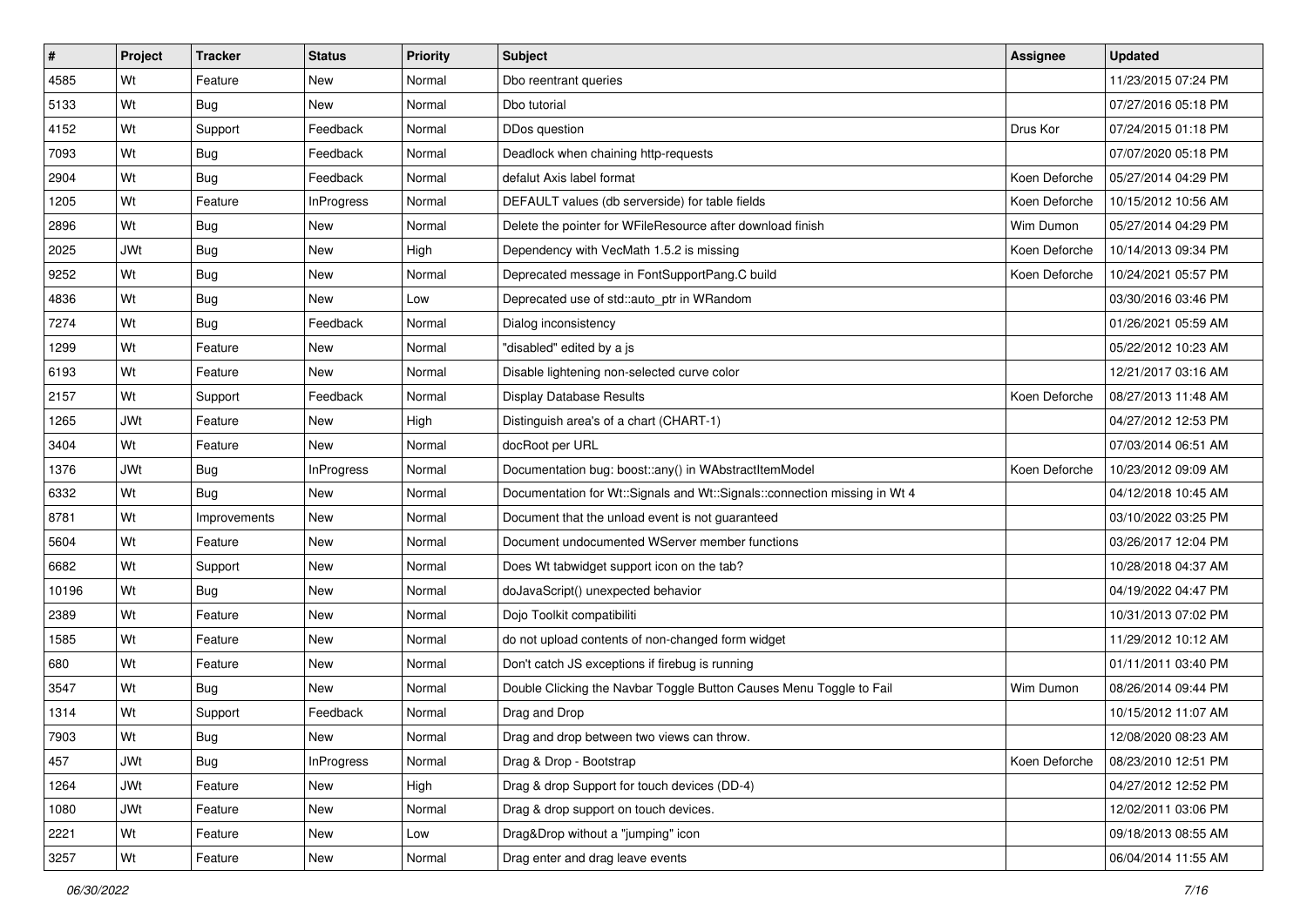| #     | Project    | <b>Tracker</b> | <b>Status</b>     | <b>Priority</b> | Subject                                                                                                               | Assignee      | <b>Updated</b>      |
|-------|------------|----------------|-------------------|-----------------|-----------------------------------------------------------------------------------------------------------------------|---------------|---------------------|
| 5221  | Wt         | <b>Bug</b>     | New               | Normal          | Draggable list                                                                                                        |               | 08/22/2016 05:04 PM |
| 4855  | Wt         | Support        | Feedback          | Normal          | drawText issue                                                                                                        | Yoika Ghysens | 05/24/2016 02:07 PM |
| 9223  | Wt         | Bug            | New               | Immediate       | dropDownButton of SplitButton is in new line if put in layout                                                         |               | 12/15/2021 10:02 PM |
| 3141  | Wt         | Feature        | <b>InProgress</b> | Normal          | dropzone implementation                                                                                               | Koen Deforche | 01/01/2016 06:39 PM |
| 6669  | Wt         | Support        | Feedback          | Normal          | During installation some incluide directories have wrong permissions                                                  |               | 10/17/2018 11:23 AM |
| 7478  | Wt         | Bug            | New               | Normal          | Editing column in wtableview                                                                                          |               | 02/28/2020 10:04 PM |
| 2838  | Wt         | Support        | New               | Normal          | <b>Editing Email Content</b>                                                                                          |               | 03/21/2014 06:55 PM |
| 8108  | Wt         | Support        | New               | Normal          | Embedded widget                                                                                                       |               | 02/26/2021 05:26 AM |
| 7593  | Wt         | Support        | New               | Normal          | ERR_NETWORK_CHANGED error                                                                                             |               | 06/04/2020 10:04 AM |
| 4382  | Wt         | Feature        | New               | Normal          | Error bars for charts                                                                                                 |               | 08/06/2015 03:49 PM |
| 4669  | Wt         | Bug            | Feedback          | Normal          | Error build from source github                                                                                        |               | 01/31/2016 04:40 PM |
| 5770  | Wt         | Bug            | New               | Normal          | Error during chart rendering                                                                                          |               | 06/16/2017 10:47 AM |
| 5838  | Wt         | Bug            | Feedback          | Normal          | Error on empty WComboBox (on 3.3.7)                                                                                   |               | 08/09/2017 02:31 PM |
| 5779  | Wt         | Bug            | New               | Low             | Errors in documentation for WLengthValidator                                                                          |               | 06/26/2017 02:15 PM |
| 5236  | Wt         | Bug            | Feedback          | Normal          | [error] "WCartesianChart: setAutoLayout(): device does not have font metrics (not even<br>server-side font metrics)." |               | 09/05/2016 01:33 PM |
| 4676  | <b>JWt</b> | Bug            | Feedback          | Normal          | eu.webtoolkit.jwt.WtServlet\$BoundSession throwing not serializable error when running on<br>appengine.               |               | 01/22/2016 12:18 PM |
| 1263  | <b>JWt</b> | Feature        | New               | Normal          | Event handler for drag-in and drag-out (DD-3)                                                                         |               | 04/27/2012 12:52 PM |
| 2880  | Wt         | Feature        | New               | Normal          | [EXAMPLES] Group auth/login examples                                                                                  |               | 03/28/2014 10:44 PM |
| 1630  | Wt         | Support        | Feedback          | Normal          | Existing site embedded to Wt application                                                                              |               | 01/25/2013 02:55 PM |
| 841   | Wt         | <b>Bug</b>     | New               | Normal          | exposedSignals does not track id changes                                                                              | Koen Deforche | 06/16/2011 02:53 PM |
| 2536  | Wt         | Support        | New               | Normal          | External CSS file not taking effect when deployed with fogi                                                           |               | 01/12/2014 03:29 PM |
| 2065  | Wt         | Support        | Feedback          | Normal          | Failure to locate library file                                                                                        | Koen Deforche | 08/13/2013 04:16 AM |
| 1301  | Wt         | Bug            | New               | Normal          | Few positioning WCartesianChart bugs                                                                                  |               | 05/24/2012 08:02 PM |
| 2774  | <b>JWt</b> | Bug            | New               | Normal          | Fields undergo validation even when they are disabled                                                                 | Anonymous     | 03/07/2014 10:07 AM |
| 2211  | Wt         | Bug            | New               | Normal          | FindWt.cmake does not work                                                                                            |               | 10/24/2013 01:18 PM |
| 4314  | Wt         | Bug            | New               | Normal          | FindWt.cmake doesn't respect the REQUIRED flag, although it already has code to handle<br>l it.                       |               | 07/11/2015 02:16 PM |
| 1244  | Wt         | Bug            | New               | Normal          | FindWt.cmake is installed to the wrong location by the default install target                                         |               | 04/19/2012 09:35 PM |
| 2681  | Wt         | Support        | Feedback          | Normal          | Firefox with long polling, triggerUpdate triggered on Firefox after long time                                         | Koen Deforche | 02/17/2014 03:42 PM |
| 10138 | JWt        | <b>Bug</b>     | New               | Normal          | Fix antlr file generation on Windows                                                                                  |               | 04/08/2022 05:17 PM |
| 1357  | Wt         | <b>Bug</b>     | New               | Normal          | Fix compilation warning (enum not handled in switch)                                                                  |               | 07/13/2012 03:09 AM |
| 6609  | Wt         | Bug            | <b>InProgress</b> | Normal          | FlexLayoutImpl.js hard-code children's overflow to hidden.                                                            | Koen Deforche | 09/14/2018 11:19 AM |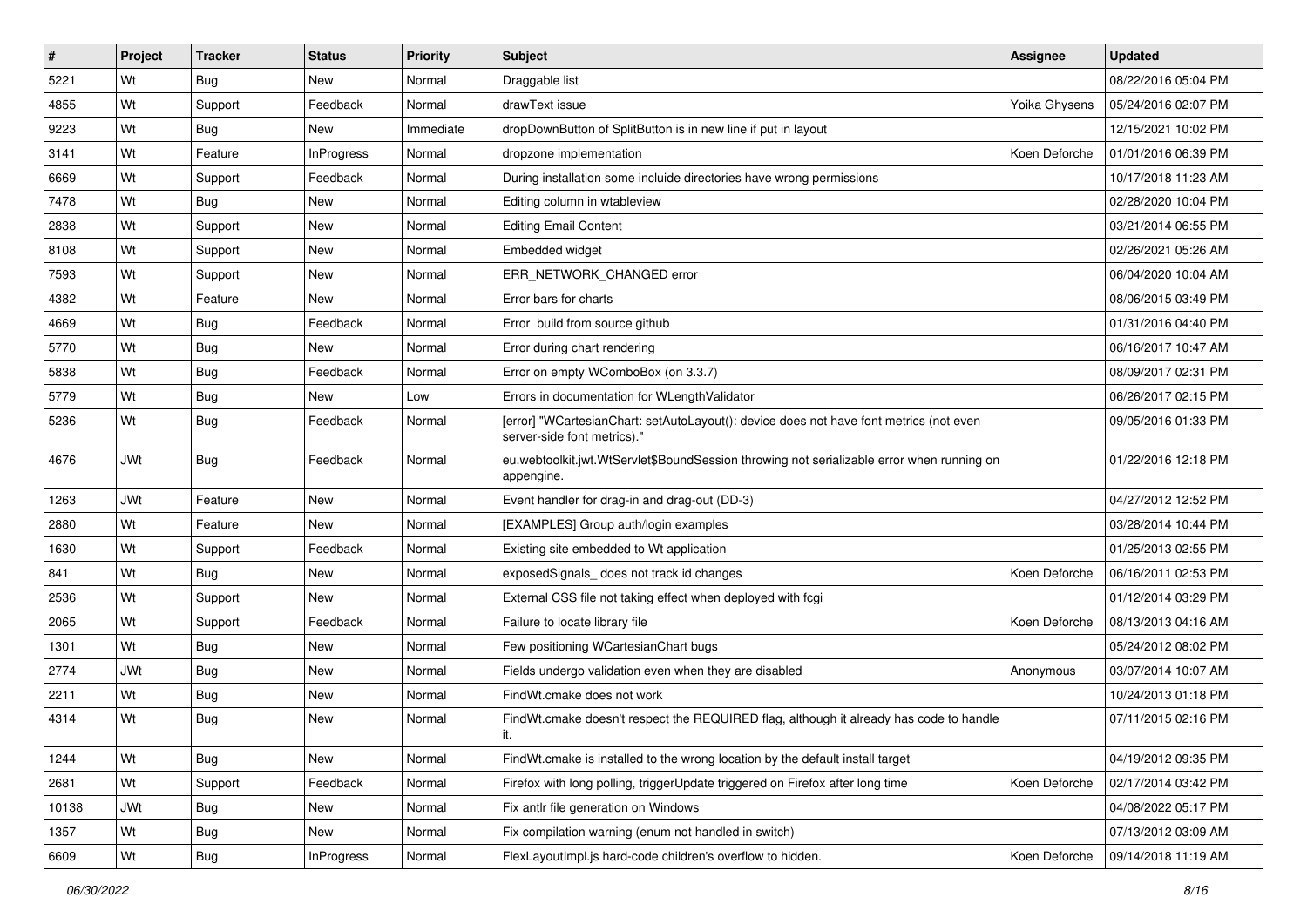| #     | Project    | <b>Tracker</b> | <b>Status</b> | <b>Priority</b> | Subject                                                                                                                                                                        | Assignee              | <b>Updated</b>      |
|-------|------------|----------------|---------------|-----------------|--------------------------------------------------------------------------------------------------------------------------------------------------------------------------------|-----------------------|---------------------|
| 10019 | Wt         | <b>Bug</b>     | Resolved      | Normal          | Follow up issue for issue #9922: Empty server pushes are not properly discarded                                                                                                | <b>Roel Standaert</b> | 05/11/2022 12:28 PM |
| 9207  | Wt         | Improvements   | New           | Normal          | Follow up on Bootstrap 5 theme                                                                                                                                                 |                       | 03/10/2022 03:25 PM |
| 1757  | Wt         | Feature        | New           | Normal          | Follow wise advise to boost imperformance of WebUtils.C *toa                                                                                                                   |                       | 03/21/2013 10:16 AM |
| 4527  | Wt         | Bug            | Feedback      | Normal          | <form> element is not rendered when using progressive bootstrap</form>                                                                                                         | Koen Deforche         | 11/03/2015 01:18 PM |
| 2393  | Wt         | Bug            | New           | Normal          | Free function miss #include file directive documentation                                                                                                                       |                       | 11/05/2013 11:48 AM |
| 1814  | Wt         | Bug            | New           | Normal          | Freeze on database server restart                                                                                                                                              |                       | 04/05/2013 06:21 AM |
| 2882  | Wt         | Feature        | New           | High            | Further Decouple/Isolate Wt's UI (Widget)                                                                                                                                      |                       | 03/31/2014 05:33 AM |
| 7040  | Wt         | Bug            | New           | Normal          | Generated javascript can execute out-of-sequence due to a timing issue with require()                                                                                          |                       | 05/12/2019 05:29 PM |
| 5915  | Wt         | Bug            | New           | Normal          | Generated javascript causes sometimes Wt internal error - Wt internal error; undefined,<br>description: j7406 is null                                                          |                       | 10/12/2018 05:16 PM |
| 4904  | Wt         | Feature        | New           | Normal          | Get Browser Windowsize                                                                                                                                                         |                       | 10/05/2019 02:30 PM |
| 5153  | Wt         | Support        | Feedback      | Normal          | Get ID of a database object                                                                                                                                                    | Koen Deforche         | 08/03/2016 02:32 PM |
| 2314  | Wt         | Support        | Feedback      | Normal          | Getting Up And Running on a Hostgator (SEO Hosting) VPS - Cent OS                                                                                                              | Koen Deforche         | 10/13/2013 09:03 PM |
| 1915  | Wt         | Bug            | New           | Low             | (GIT) CSS Parser consumes enormous amounts of memory while compiling                                                                                                           |                       | 05/30/2013 07:21 AM |
| 1946  | Wt         | Bug            | New           | Low             | (GIT) SQL parser uses enormous amounts of memory while compiling                                                                                                               |                       | 05/31/2013 12:17 PM |
| 7351  | Wt         | Feature        | New           | Low             | Give Date Edit alternative calendar                                                                                                                                            |                       | 01/30/2020 12:44 PM |
| 6069  | Wt         | Feature        | New           | Normal          | Google Maps geolocation API                                                                                                                                                    | Osman Zakir           | 10/28/2017 11:43 PM |
| 5755  | Wt         | Feature        | New           | Normal          | Google Maps geolocation API                                                                                                                                                    | Osman Zakir           | 06/08/2017 02:00 PM |
| 5338  | Wt         | Bug            | New           | Normal          | GoogleMap usage without Internet connection                                                                                                                                    |                       | 10/13/2016 12:21 PM |
| 2677  | Wt         | Bug            | New           | Normal          | Handgman: handle concurrent modification exception                                                                                                                             |                       | 02/14/2014 05:11 PM |
| 4571  | Wt         | Support        | New           | High            | Handle Key Press Globally                                                                                                                                                      |                       | 11/16/2015 01:47 PM |
| 7481  | Wt         | Bug            | New           | Normal          | Having a long running command with a processEvents() call in it together with a timer can<br>result in clicked events being processed too many times                           |                       | 03/05/2020 11:25 AM |
| 3538  | Wt         | Support        | Feedback      | Normal          | Hello World app with dynamic IP address                                                                                                                                        | Koen Deforche         | 10/15/2014 12:25 AM |
| 1298  | <b>JWt</b> | Support        | New           | Normal          | Hello World Example not working with UTF-8 characters on IE9                                                                                                                   |                       | 10/14/2013 10:42 PM |
| 2418  | Wt         | Support        | Feedback      | Normal          | help with handlePathChange and the back button                                                                                                                                 | Koen Deforche         | 12/06/2013 05:24 PM |
| 4654  | Wt         | Feature        | New           | High            | Hide the native browse button from WFileUpload as it seems to become uglier and uglier<br>each year and provide a better looking modern, flexible, customizable control on top |                       | 01/07/2016 02:49 AM |
| 2801  | Wt         | Bug            | Feedback      | Normal          | Hide with setHidden and a Animation don't work                                                                                                                                 | Koen Deforche         | 03/26/2015 09:56 AM |
| 7417  | Wt         | Feature        | Review        | Normal          | HiDPI canvas for WPaintedWidget                                                                                                                                                |                       | 03/25/2022 03:29 PM |
| 4751  | Wt         | Support        | InProgress    | Immediate       | Hi Everyone! Can you help me install?                                                                                                                                          | Wim Dumon             | 03/02/2016 09:49 AM |
| 6722  | Wt         | <b>Bug</b>     | New           | Normal          | high number of bar charts failure                                                                                                                                              | Roel Standaert        | 11/12/2018 05:10 PM |
| 4383  | Wt         | <b>Bug</b>     | Feedback      | Normal          | Hints for compiling Widgetgallery example                                                                                                                                      |                       | 09/08/2015 10:05 AM |
| 1109  | Wt         | Bug            | New           | Normal          | horizontal slider too short in grid layout if stretch factor set                                                                                                               |                       | 12/22/2011 10:12 AM |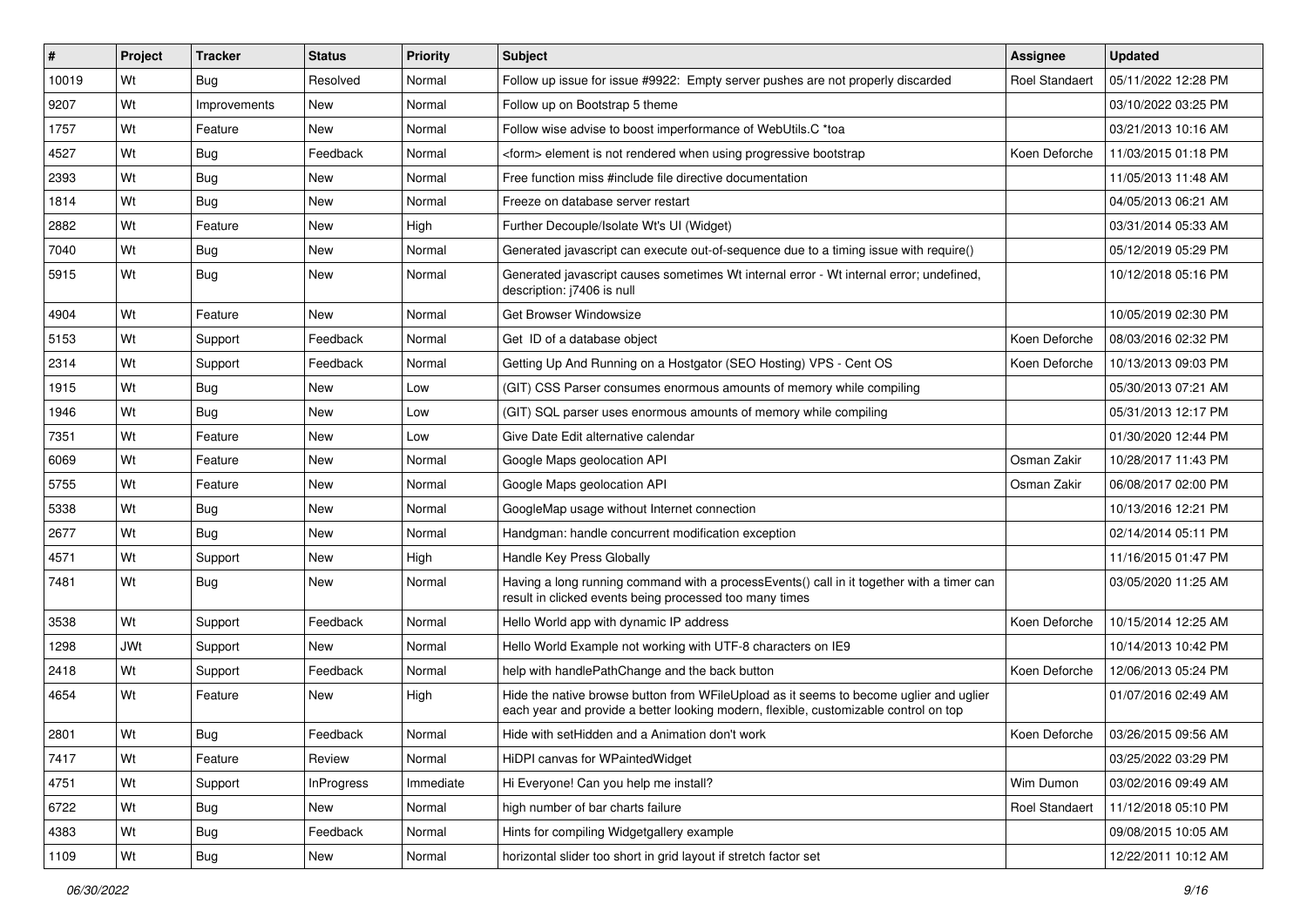| $\sharp$ | Project    | <b>Tracker</b> | <b>Status</b> | <b>Priority</b> | Subject                                                                                                           | <b>Assignee</b>      | <b>Updated</b>      |
|----------|------------|----------------|---------------|-----------------|-------------------------------------------------------------------------------------------------------------------|----------------------|---------------------|
| 4952     | Wt         | Support        | New           | Low             | How to add HSTS header to response                                                                                |                      | 06/09/2016 03:12 PM |
| 9343     | Wt         | Improvements   | New           | Normal          | (How to) Add switch widget to Wt                                                                                  |                      | 11/16/2021 02:57 PM |
| 3519     | <b>JWt</b> | Support        | Resolved      | Normal          | How to add Wcheckbox on Table header row                                                                          |                      | 08/07/2014 09:09 PM |
| 2848     | Wt         | Bug            | New           | Normal          | How to build the examples of WT installed through package manager in Ubuntu 13.10                                 |                      | 03/24/2014 12:38 PM |
| 2939     | Wt         | Support        | Feedback      | Normal          | how to create CheckBoxList                                                                                        | Koen Deforche        | 04/16/2014 02:59 PM |
| 3885     | <b>JWt</b> | Support        | New           | Normal          | How to get HttpServletResponse and HttpServletRequest                                                             |                      | 03/12/2015 10:12 AM |
| 4857     | Wt         | Support        | Feedback      | High            | How to get XML working?                                                                                           |                      | 04/20/2020 03:55 AM |
| 2131     | Wt         | Bug            | New           | Normal          | How to kill a session                                                                                             |                      | 08/27/2013 01:43 PM |
| 1444     | Wt         | Support        | Feedback      | Normal          | how to save a binary file of the postgres database to a file on disk                                              |                      | 10/05/2012 03:24 PM |
| 3891     | <b>JWt</b> | Bug            | New           | Normal          | How to set cookie value with redirect page                                                                        |                      | 03/13/2015 02:17 PM |
| 8707     | Wt         | Support        | New           | Normal          | How to upload a file with javascript?                                                                             |                      | 08/21/2021 11:14 PM |
| 2172     | Wt         | Bug            | New           | Normal          | How to use imeter                                                                                                 |                      | 09/03/2013 10:46 PM |
| 1648     | Wt         | Support        | Feedback      | Normal          | how to use nginx as a reverse proxy with wthttpd                                                                  |                      | 05/27/2013 02:57 PM |
| 1900     | Wt         | Feature        | New           | Normal          | <b>HTML5 Color Picker</b>                                                                                         |                      | 05/10/2013 05:42 PM |
| 770      | Wt         | Feature        | New           | Normal          | HTML5 embedded font (@font-face) support                                                                          |                      | 04/06/2011 10:50 AM |
| 6070     | Wt         | Feature        | New           | Normal          | HTML5 geolocation                                                                                                 | Osman Zakir          | 10/29/2017 03:41 PM |
| 5903     | Wt         | <b>Bug</b>     | New           | Normal          | Http::Client Racy with abort behaviour                                                                            |                      | 09/01/2017 10:29 PM |
| 5657     | Wt         | Feature        | <b>New</b>    | Normal          | HTTP client requests with futures or something similar?                                                           |                      | 04/14/2017 05:46 PM |
| 9088     | Wt         | <b>Bug</b>     | New           | Normal          | Http::Message copy assignment missing                                                                             |                      | 09/22/2021 11:10 AM |
| 3541     | Wt         | Feature        | Feedback      | Normal          | [http] Missing HTTP status                                                                                        | <b>Thomas Saquet</b> | 09/01/2014 06:30 PM |
| 5963     | Wt         | Support        | New           | Normal          | HTTPS server in wthttpd - Error: failed to select ciphers for cipher list                                         | Wim Dumon            | 10/03/2017 07:40 PM |
| 7465     | Wt         | Feature        | New           | Normal          | HTTP status code: 429 Too Many Requests (RFC 6585)                                                                |                      | 03/03/2020 07:29 PM |
| 3707     | Wt         | Support        | Feedback      | Normal          | I don't know why I'm getting: [error] "Wt: decodeSignal(): signal 's7' not exposed"                               | Wim Dumon            | 05/26/2017 09:46 PM |
| 1083     | Wt         | Feature        | New           | Normal          | Image-based button like WPushButton?                                                                              |                      | 12/03/2011 07:19 PM |
| 5753     | Wt         | Support        | New           | Normal          | img tag problem in XHTMLUnsafeText                                                                                |                      | 06/08/2017 12:40 AM |
| 3646     | Wt         | Feature        | New           | Low             | Implement comment field in Wt::Dbo                                                                                |                      | 11/05/2014 02:14 PM |
| 336      | Wt         | Feature        | New           | Normal          | implement distance To function in WPoint and WPointF                                                              |                      | 03/16/2010 07:42 AM |
| 337      | Wt         | Feature        | New           | Normal          | implement intersect(Rect) and contains(Point) function in WPainterPath                                            |                      | 03/16/2010 07:42 AM |
| 2419     | Wt         | Feature        | New           | Normal          | Implement SCGI connector                                                                                          |                      | 11/15/2013 10:22 AM |
| 6130     | Wt         | Feature        | New           | Normal          | Impossible to access entity relation of an entity returned from a function   Dbo load(): no<br>active transaction |                      | 12/26/2017 01:07 PM |
| 513      | Wt         | Bug            | New           | Normal          | improve documention WTabWidget                                                                                    |                      | 09/14/2010 06:23 PM |
| 8295     | Wt         | Feature        | New           | Normal          | Improve handling of WStringListModel methods insertString and addString                                           |                      | 03/31/2021 12:17 AM |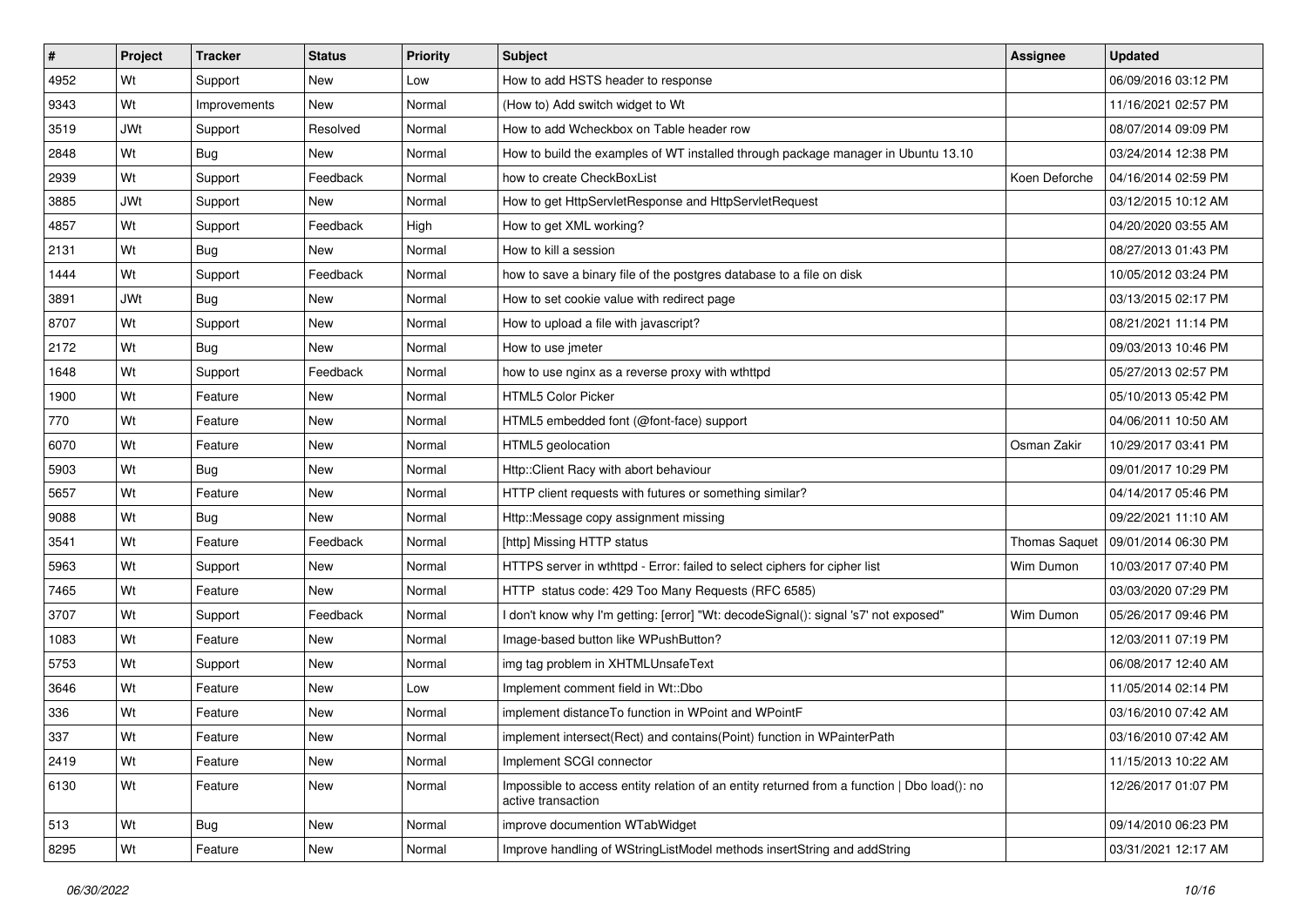| #    | Project    | <b>Tracker</b> | <b>Status</b>     | <b>Priority</b> | Subject                                                                                            | Assignee              | <b>Updated</b>      |
|------|------------|----------------|-------------------|-----------------|----------------------------------------------------------------------------------------------------|-----------------------|---------------------|
| 707  | Wt         | Bug            | New               | Normal          | Inactive WTimer in WApplication causes segfault                                                    |                       | 02/03/2011 10:29 PM |
| 7645 | Wt         | Bug            | New               | Normal          | Inconsistencies with anchor text selection and inclusion in tab chain                              |                       | 03/10/2022 03:28 PM |
| 1051 | Wt         | Bug            | New               | Low             | inconsistency                                                                                      |                       | 11/07/2011 10:22 AM |
| 3265 | Wt         | Bug            | New               | Normal          | Incorrect deployPath detection when url contains cyrillic symbols under nginx                      |                       | 06/05/2014 03:37 PM |
| 3556 | Wt         | Bug            | <b>InProgress</b> | Normal          | incorrect link library for libhpdfd.dll in Wt-3.3.3-msvs2010-Windows-x86-SDK                       | Wim Dumon             | 09/09/2014 09:12 PM |
| 1866 | Wt         | Bug            | New               | Low             | Incorrect styling of bootstrap-themed tabs without javascript                                      | Koen Deforche         | 09/10/2013 11:09 AM |
| 1216 | Wt         | Feature        | New               | Normal          | Indexing multiple columns in a database table                                                      |                       | 03/30/2012 05:33 AM |
| 1333 | Wt         | Bug            | Feedback          | Normal          | Inheritance Issue - Decoration Style                                                               |                       | 02/05/2013 10:25 AM |
| 1201 | Wt         | Feature        | <b>InProgress</b> | Normal          | Initialize WRasterImage from raw data                                                              | Koen Deforche         | 10/15/2012 10:55 AM |
| 2105 | Wt         | Support        | New               | Low             | Initializr                                                                                         |                       | 08/15/2013 08:28 AM |
| 4464 | Wt         | Bug            | Feedback          | High            | instability with dedicated-process whttpd server configuration                                     |                       | 09/09/2015 08:23 PM |
| 2020 | Wt         | Feature        | New               | Low             | <b>Installation Enhancements</b>                                                                   |                       | 07/08/2013 12:17 PM |
| 7937 | Wt         | Support        | Feedback          | Normal          | Installing Wt on Windows with MSYS2                                                                |                       | 12/27/2020 02:55 PM |
| 7514 | Wt         | Bug            | New               | High            | Interactive charts does not work with progressive bootstrap enabled                                |                       | 04/08/2020 11:42 AM |
| 3969 | Wt         | Bug            | <b>New</b>        | Normal          | Internal error when browsing Wt site                                                               |                       | 04/08/2015 10:06 PM |
| 5166 | Wt         | Support        | New               | Normal          | <b>InternalPathChanges</b>                                                                         |                       | 08/04/2016 03:44 PM |
| 2582 | Wt         | Bug            | Feedback          | Normal          | Internal path link do not work                                                                     | Koen Deforche         | 02/06/2014 06:26 PM |
| 1707 | Wt         | Feature        | <b>New</b>        | Normal          | internationalization                                                                               | Koen Deforche         | 08/01/2013 09:41 PM |
| 2897 | Wt         | Support        | Feedback          | Normal          | Inter-process communication using POST requests                                                    | Koen Deforche         | 04/14/2014 12:24 PM |
| 2633 | Wt         | Bug            | <b>New</b>        | Normal          | Invalid background images urls when the '--deploy-path' param is used                              |                       | 02/05/2014 05:05 PM |
| 1449 | Wt         | Bug            | Feedback          | Normal          | Invalid read of size 8                                                                             | Koen Deforche         | 11/02/2012 07:47 PM |
| 8278 | Wt         | Support        | <b>New</b>        | Normal          | Invisible widget                                                                                   |                       | 03/31/2021 12:50 PM |
| 1836 | <b>JWt</b> | Support        | Feedback          | Normal          | IOException on WebResponse.flush() when using animations                                           | Koen Deforche         | 10/14/2013 10:52 PM |
| 7581 | Wt         | Feature        | New               | Normal          | isapi mode and internal path                                                                       |                       | 05/25/2020 12:46 PM |
| 6265 | Wt         | Support        | New               | Normal          | Is it possible to use a specific HTTP Status code as a result of an application logic error?       |                       | 03/05/2018 11:32 AM |
| 7703 | Wt         | Bug            | <b>New</b>        | Urgent          | Issue with wt-4.4.0 WStackedWidget/Help needed                                                     |                       | 09/04/2020 08:24 PM |
| 6440 | Wt         | Support        | Feedback          | Normal          | Is there way to implement HTTP Server Push Streaming with WT?                                      |                       | 05/24/2019 01:34 PM |
| 965  | Wt         | Feature        | New               | Normal          | ItemIsDirty implementation                                                                         | Koen Deforche         | 10/15/2012 10:55 AM |
| 6028 | Wt         | Bug            | New               | Normal          | ItemIsXHTMLText flag in WAbstractChartModel causes crash when chart is rendered                    | <b>Roel Standaert</b> | 10/19/2017 08:33 PM |
| 3645 | Wt         | Support        | New               | Normal          | i want to compile wt, and use wtdbomysql,but an error occurred                                     | Wim Dumon             | 11/05/2014 10:52 AM |
| 9522 | JWt        | Bug            | New               | Normal          | Java Jwt documentation links are broken                                                            | Korneel Dumon         | 12/17/2021 05:37 PM |
| 1912 | Wt         | Feature        | New               | Normal          | Javascript blur event not receicved in IE 10 for a div with tabindex=0 when clicking in the<br>div | Koen Deforche         | 02/18/2014 11:20 PM |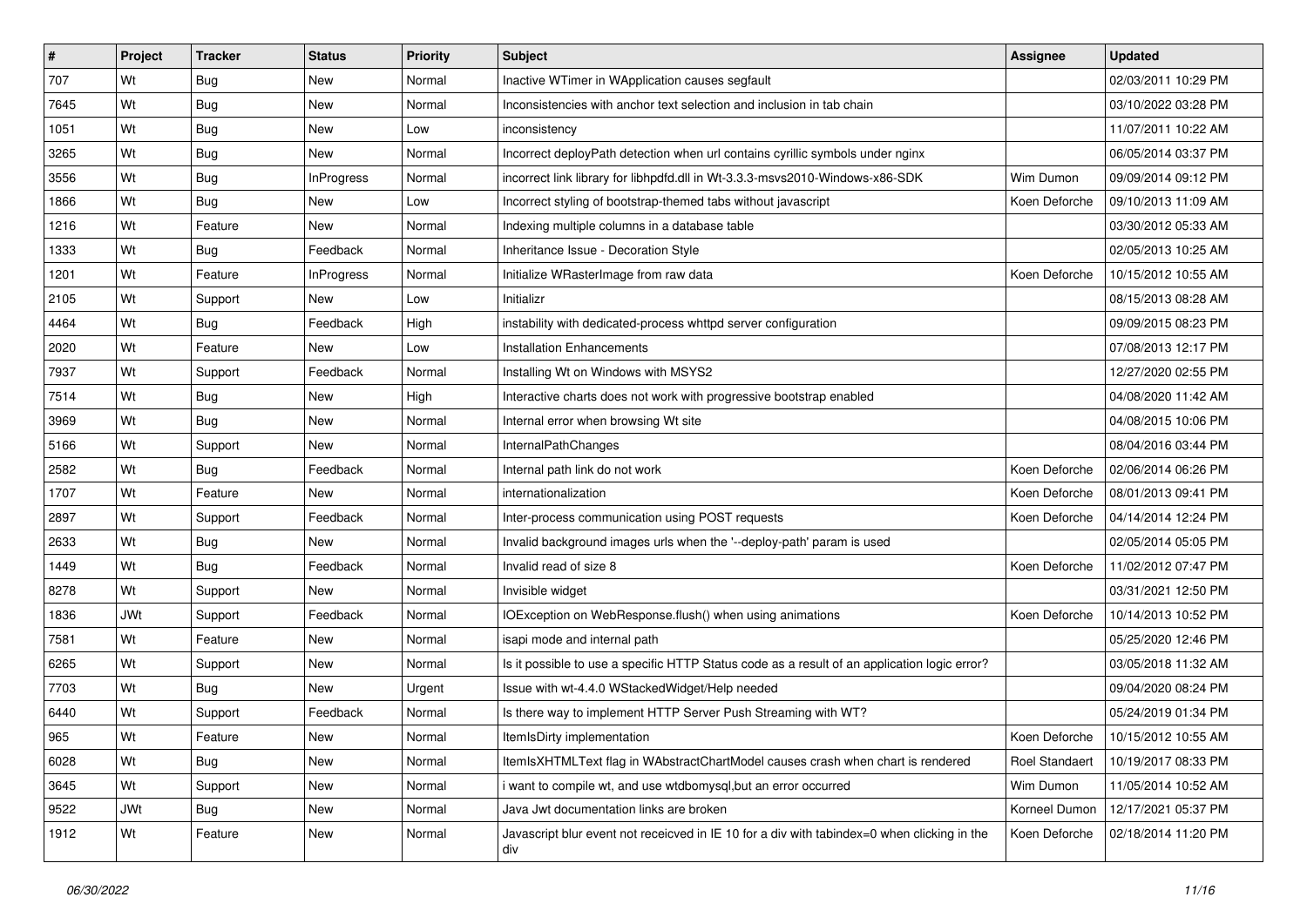| $\sharp$ | Project    | <b>Tracker</b> | <b>Status</b> | Priority | <b>Subject</b>                                                                                           | <b>Assignee</b>       | <b>Updated</b>      |
|----------|------------|----------------|---------------|----------|----------------------------------------------------------------------------------------------------------|-----------------------|---------------------|
| 1491     | Wt         | Feature        | Feedback      | Normal   | Javascript debug options: add option 'quiet'                                                             |                       | 10/22/2012 03:51 PM |
| 7235     | Wt         | Bug            | Feedback      | High     | JavaScript error - exception_description: Not enough storage is available to complete this<br>operation. |                       | 09/26/2019 03:56 PM |
| 3930     | Wt         | Bug            | <b>New</b>    | High     | JavaScript in WT                                                                                         |                       | 04/03/2015 03:11 PM |
| 10341    | Wt         | Bug            | Resolved      | Normal   | JavaScript validators don't take input mask into account                                                 | <b>Roel Standaert</b> | 06/28/2022 12:29 PM |
| 4977     | Wt         | Bug            | New           | Low      | jPlayer is obsolete                                                                                      |                       | 06/16/2016 12:07 AM |
| 4523     | <b>JWt</b> | Bug            | New           | Normal   | JSignal unmarshalling fails with latest chrome version (45.0)                                            |                       | 10/26/2015 10:38 AM |
| 4497     | Wt         | Bug            | <b>New</b>    | Normal   | JSlot interference by Wt::Auth ?                                                                         |                       | 10/07/2015 10:00 AM |
| 5339     | Wt         | Bug            | Feedback      | Normal   | Json:: Value comparision operator always returns true                                                    | André Jacobs          | 04/03/2017 12:44 PM |
| 4362     | <b>JWt</b> | Bug            | <b>New</b>    | Normal   | JWt POM depends on slf4j-simple                                                                          |                       | 07/29/2015 03:36 PM |
| 6443     | Wt         | Feature        | New           | Normal   | JWT token support                                                                                        |                       | 06/12/2018 11:29 AM |
| 6339     | <b>JWt</b> | Bug            | New           | Normal   | JWt widget gallery nav bar title is Wt widget gallery (should be JWt?)                                   |                       | 07/14/2020 07:39 AM |
| 6321     | Wt         | Bug            | Feedback      | High     | Keep-alive requests are not being sent after pressing a download button                                  |                       | 04/09/2018 12:20 PM |
| 6579     | Wt         | Feature        | New           | Normal   | Keep-alive time just for first signal                                                                    |                       | 09/03/2018 03:01 PM |
| 598      | Wt         | Feature        | New           | Normal   | keep target in Touch class (used in WMousEvent)                                                          |                       | 11/09/2010 04:15 PM |
| 7785     | Wt         | Feature        | New           | Normal   | "key" property support                                                                                   |                       | 10/16/2020 04:31 PM |
| 2778     | <b>JWt</b> | Feature        | Resolved      | Normal   | larger area for axis labels in 3D charts                                                                 | Korneel Dumon         | 06/04/2014 04:54 PM |
| 6347     | Wt         | Bug            | <b>New</b>    | Normal   | Layout Direction issue                                                                                   |                       | 12/14/2018 04:47 PM |
| 4658     | Wt         | Feature        | New           | Normal   | Layout managers: support CSS flexbox as implementation                                                   |                       | 01/12/2016 11:33 AM |
| 5132     | Wt         | Support        | Feedback      | Normal   | LDAP pass through authentication                                                                         | Koen Deforche         | 08/04/2016 03:18 PM |
| 6342     | Wt         | Bug            | Feedback      | Normal   | Leak in Wt::Http::Request::parseFormUrlEncoded                                                           |                       | 06/22/2018 10:15 AM |
| 2088     | <b>JWt</b> | Bug            | Feedback      | High     | Legend not visible for scatter and surface plots                                                         | Korneel Dumon         | 10/14/2013 09:30 PM |
| 3390     | Wt         | Bug            | Feedback      | Normal   | libharu not found (mingw, cmake)                                                                         |                       | 06/30/2014 07:44 PM |
| 1469     | JWt        | Bug            | InProgress    | Normal   | License issue                                                                                            | Wim Dumon             | 09/22/2013 11:04 AM |
| 5256     | Wt         | Bug            | New           | Normal   | Linking errors with Pre-built binaries for Visual Studio                                                 | Wim Dumon             | 09/09/2016 05:46 PM |
| 2353     | Wt         | Feature        | Feedback      | Normal   | Load certificate and private key from a X509 object and EVP_PKEY object                                  | Wim Dumon             | 10/23/2013 03:18 PM |
| 9467     | Wt         | Support        | New           | Normal   | Loading background                                                                                       |                       | 12/08/2021 03:29 PM |
| 400      | Wt         | Feature        | New           | High     | Loading indicator support for providing an appropriate message.                                          |                       | 11/12/2010 09:55 AM |
| 8711     | Wt         | Support        | New           | Normal   | Loading Y-axis values on moving Live 2D graph using WCartesianChart                                      |                       | 06/18/2021 05:15 PM |
| 6188     | Wt         | Bug            | New           | Normal   | Local anchor (#) doesn't work after Wt_3.3.6                                                             |                       | 12/14/2017 06:23 PM |
| 7897     | Wt         | Bug            | New           | Normal   | Log axis scale maps value 0 to minimum of axis                                                           |                       | 12/07/2020 01:21 PM |
| 9700     | Wt         | Support        | New           | Normal   | Log Y-Axis on WCartesianChart not displaying expected tick labels                                        |                       | 02/04/2022 02:18 PM |
| 2082     | Wt         | <b>Bug</b>     | New           | Normal   | Long response can cause exhausting the thread pool                                                       |                       | 08/02/2013 11:12 AM |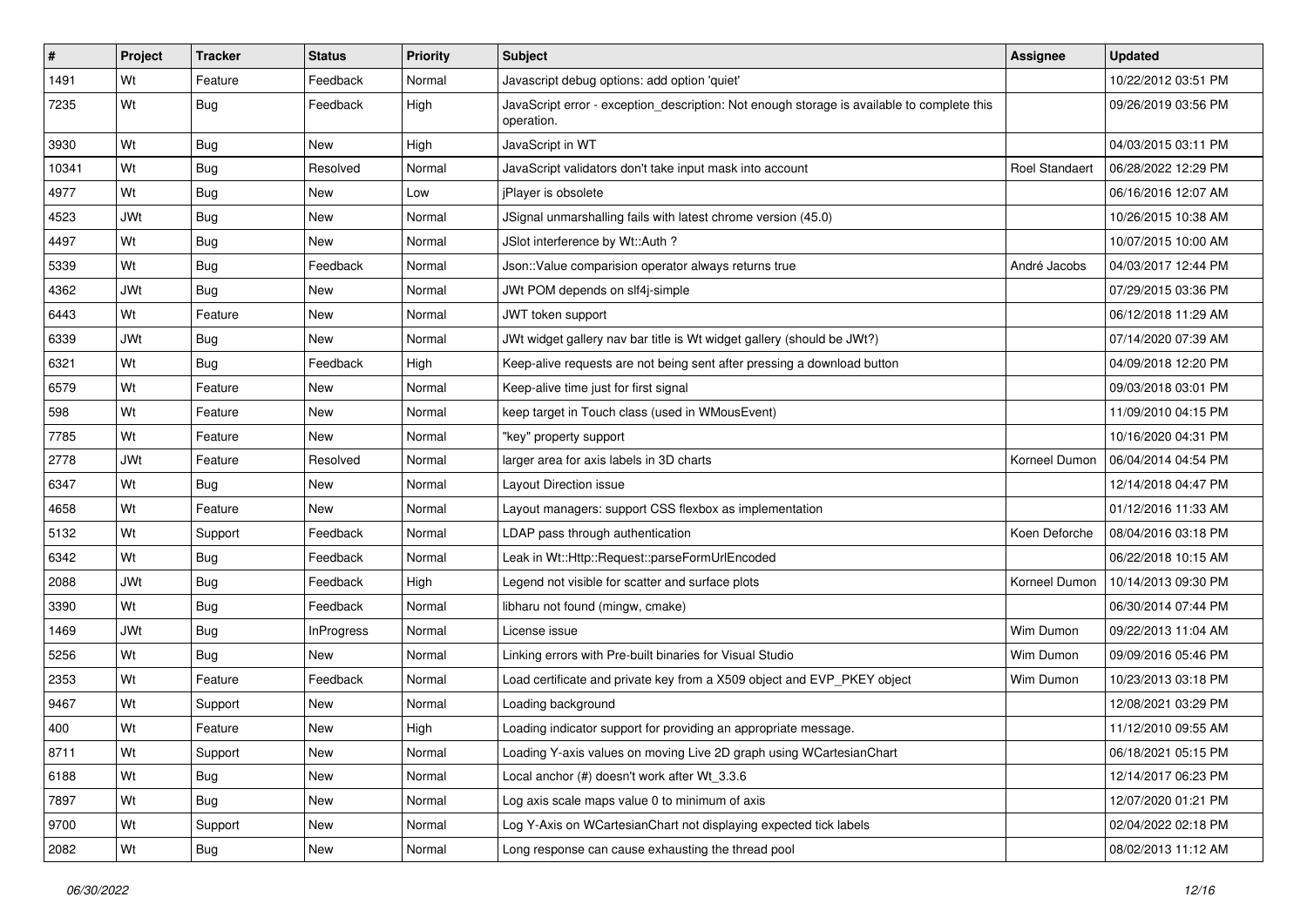| #     | Project    | <b>Tracker</b> | <b>Status</b>     | Priority | <b>Subject</b>                                                               | <b>Assignee</b>       | <b>Updated</b>      |
|-------|------------|----------------|-------------------|----------|------------------------------------------------------------------------------|-----------------------|---------------------|
| 1261  | Wt         | Feature        | New               | Normal   | Lua Binding                                                                  |                       | 04/26/2012 06:36 PM |
| 1153  | Wt         | Feature        | <b>New</b>        | Normal   | Mac Ports                                                                    |                       | 02/03/2012 10:25 PM |
| 1375  | Wt         | Bug            | New               | Normal   | main page: chat can not be opened, if language was changed                   |                       | 07/27/2012 07:52 PM |
| 4360  | Wt         | Feature        | New               | Normal   | Make configurable RESIZE_HANDLE_MARGIN                                       |                       | 07/29/2015 03:40 AM |
| 8660  | Wt         | Improvements   | <b>New</b>        | Normal   | Make redirect the default OAuth method?                                      |                       | 03/10/2022 03:26 PM |
| 50    | Wt         | Feature        | New               | Normal   | make the drag drop mimetype for a WTree more fine-grained                    |                       | 08/12/2009 04:50 PM |
| 3606  | Wt         | Feature        | <b>InProgress</b> | Normal   | Make WGLWidget interface as identical as possible to Qt's QGLWidget          | Wim Dumon             | 11/12/2014 05:45 PM |
| 9493  | Wt         | Feature        | <b>New</b>        | Normal   | Make Wt bindable                                                             |                       | 12/14/2021 09:28 PM |
| 6584  | Wt         | Feature        | <b>New</b>        | Normal   | Make X-Frame-Options a configuration option                                  |                       | 12/15/2020 03:15 PM |
| 7769  | Wt         | Bug            | New               | Normal   | Mandelbrot example not working on Ubuntu                                     |                       | 10/28/2020 04:42 PM |
| 7810  | Wt         | Bug            | New               | Normal   | measureText() not accurate                                                   |                       | 10/31/2020 07:09 PM |
| 2318  | <b>JWt</b> | Feature        | Feedback          | Normal   | Members of eu.webtoolkit.jwt.Configuration should be protected, not private  | Koen Deforche         | 10/15/2013 10:48 PM |
| 7915  | Wt         | Bug            | <b>New</b>        | Normal   | memory leak in WCartesianChart (wt3.7.0)                                     |                       | 12/15/2020 03:14 PM |
| 10507 | Wt         | Bug            | New               | Normal   | Memory Leaks and Memory Access errors in WT 4.7.2                            |                       | 06/17/2022 01:09 PM |
| 2700  | Wt         | Support        | Feedback          | Normal   | Memory leaks diagnose                                                        | Wim Dumon             | 02/24/2014 05:45 PM |
| 6592  | Wt         | Bug            | Feedback          | High     | Menus not working on latest git version                                      |                       | 09/07/2018 01:01 PM |
| 8157  | Wt         | Bug            | <b>New</b>        | Normal   | Message box initiated in embedded widget can't show icon                     |                       | 02/27/2021 06:37 AM |
| 2235  | Wt         | Bug            | <b>New</b>        | Normal   | Minify and Compress css                                                      |                       | 09/18/2013 07:45 PM |
| 3426  | Wt         | Bug            | New               | Low      | Minor compilation problem without libPNG                                     |                       | 07/04/2014 05:26 PM |
| 2742  | Wt         | Bug            | New               | Low      | Minor issues with Plain (no-JS) WTableView                                   |                       | 02/28/2014 05:15 PM |
| 3175  | Wt         | Feature        | Feedback          | Normal   | Mirror pages into PDFs                                                       |                       | 08/21/2014 04:27 PM |
| 1355  | Wt         | Support        | <b>New</b>        | Normal   | misc questions - dbo, treeview, model                                        |                       | 07/11/2012 02:03 AM |
| 937   | Wt         | <b>Bug</b>     | <b>New</b>        | Normal   | missing content in WTreeTable                                                |                       | 08/05/2011 02:53 PM |
| 9615  | Wt         | <b>Bug</b>     | New               | Normal   | Missing handling of drop event in WAbstractProxyModel and WStandardItemModel |                       | 01/13/2022 01:48 PM |
| 8344  | Wt         | <b>Bug</b>     | New               | Low      | Missing reference in WComboBox::setModel() argument                          |                       | 04/14/2021 02:10 PM |
| 10543 | Wt         | Bug            | Resolved          | Normal   | Missing timeout default initialization in FixedSqlConnectionPool             | Steven Köhler         | 06/28/2022 12:29 PM |
| 1508  | Wt         | Bug            | New               | Low      | mistake in description of WApplication::messageResourceBundle                |                       | 08/30/2013 04:37 PM |
| 3503  | Wt         | Feature        | Feedback          | Normal   | Mobile application framework                                                 |                       | 07/29/2014 12:57 PM |
| 7228  | Wt         | Feature        | InProgress        | Normal   | Mobile Usability for TimeEdit & DateEdit                                     | <b>Roel Standaert</b> | 06/29/2022 02:03 PM |
| 7881  | Wt         | <b>Bug</b>     | New               | Normal   | Modal dialog, which should be inaccessible in parallel, is getting nested    |                       | 01/05/2021 05:58 PM |
| 10566 | Wt         | Improvements   | New               | Normal   | Modernize CMake                                                              |                       | 06/28/2022 04:43 PM |
| 507   | Wt         | Feature        | New               | Low      | Mongodb - support                                                            |                       | 07/11/2011 10:11 AM |
| 7385  | Wt         | Feature        | New               | Normal   | More Dynamic Paths                                                           |                       | 01/06/2020 05:17 PM |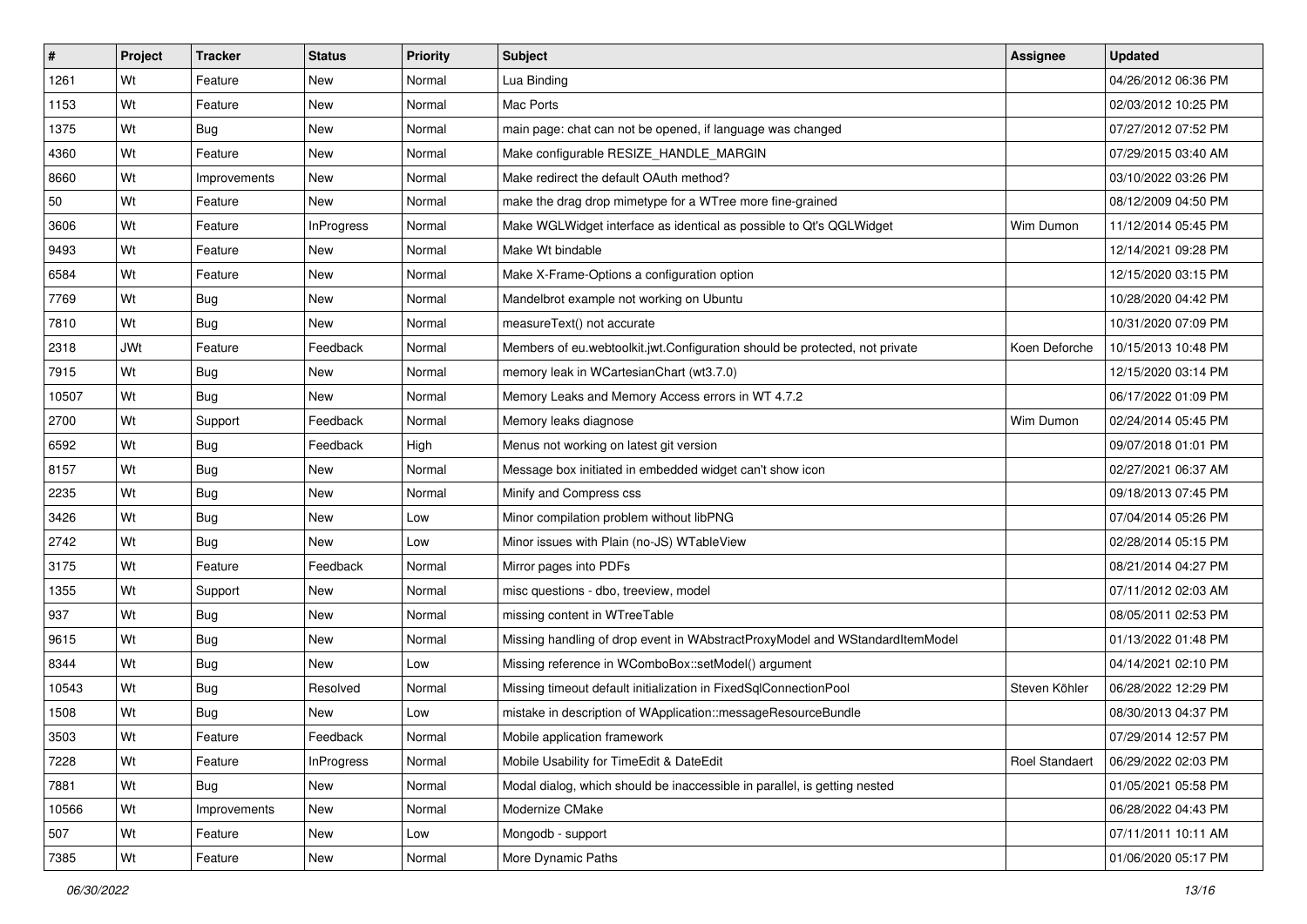| #     | Project    | <b>Tracker</b> | <b>Status</b> | Priority | <b>Subject</b>                                                                     | <b>Assignee</b>        | <b>Updated</b>      |
|-------|------------|----------------|---------------|----------|------------------------------------------------------------------------------------|------------------------|---------------------|
| 2548  | Wt         | Support        | New           | Normal   | Moveable widgets                                                                   |                        | 01/13/2014 03:07 PM |
| 5674  | Wt         | Feature        | <b>New</b>    | Normal   | Multiple series for WAxisSliderWidget.                                             |                        | 04/24/2017 12:53 PM |
| 6219  | Wt         | Bug            | New           | High     | Multiple transient WDialogs                                                        |                        | 12/14/2018 04:48 PM |
| 3546  | Wt         | Feature        | New           | Normal   | Multiple windows/tabs to one session                                               |                        | 08/26/2014 07:33 PM |
| 5618  | Wt         | Feature        | <b>New</b>    | Normal   | Multirow features in Wt Tableview                                                  | Koen Deforche          | 03/23/2017 03:11 AM |
| 6302  | Wt         | Bug            | New           | Low      | MVC Table Views from the Widget Gallery can't sort numbers                         |                        | 12/14/2018 04:47 PM |
| 435   | Wt         | Feature        | New           | Low      | my RoundedRectangleText                                                            |                        | 07/07/2010 02:15 PM |
| 2861  | Wt         | Bug            | Feedback      | Normal   | Mysql And MariaDB Query And Tuple                                                  | <b>Michael Vilsker</b> | 05/27/2014 04:29 PM |
| 9078  | Wt         | Bug            | <b>New</b>    | Normal   | MySql backend c'tor dbhost parameter is passed by value instead of reference.      |                        | 09/20/2021 06:36 PM |
| 2523  | Wt         | Feature        | <b>New</b>    | Normal   | MySql Connection Pool - terminated                                                 |                        | 12/30/2013 07:17 PM |
| 2513  | Wt         | Feature        | Feedback      | Normal   | MySQL stored procedures                                                            | Koen Deforche          | 03/05/2015 11:06 PM |
| 2627  | Wt         | Bug            | Feedback      | Normal   | MySQL UTF8 problem                                                                 | Wim Dumon              | 02/05/2014 06:01 PM |
| 947   | Wt         | Feature        | <b>New</b>    | Normal   | Nacl support                                                                       |                        | 08/11/2011 12:45 PM |
| 7856  | Wt         | Bug            | New           | Normal   | Native WSIider not working on progressive bootstrap                                |                        | 11/13/2020 10:34 AM |
| 2749  | Wt         | Feature        | New           | Normal   | Navigation Bar and associated vertical menus stylishing                            |                        | 03/02/2014 09:44 PM |
| 2046  | Wt         | Support        | InProgress    | Normal   | Navigation bar with autopopup submenu                                              | Koen Deforche          | 02/24/2014 05:59 PM |
| 5226  | Wt         | Support        | <b>New</b>    | Normal   | Navigation Bar with Bootstrap                                                      | Diego Nóbrega          | 08/30/2016 12:36 PM |
| 4024  | Wt         | Bug            | <b>New</b>    | Low      | Navigation in Widget Gallery not OK?                                               |                        | 04/29/2015 09:55 AM |
| 746   | Wt         | Feature        | New           | Normal   | Need WFloatSpinBox                                                                 |                        | 03/04/2011 03:11 PM |
| 9107  | Wt         | Improvements   | <b>New</b>    | Normal   | New overloaded C'tor for Wt::Auth::PasswordVerifier                                |                        | 09/27/2021 06:23 PM |
| 2808  | Wt         | Feature        | New           | Normal   | New signal implementation                                                          |                        | 03/13/2014 12:44 PM |
| 2656  | Wt         | Support        | <b>New</b>    | Normal   | New User Examples                                                                  |                        | 02/11/2014 06:45 PM |
| 2086  | <b>JWt</b> | Bug            | Resolved      | High     | No API to ignore values in bar chart series                                        | Korneel Dumon          | 06/04/2014 04:53 PM |
| 2044  | <b>JWt</b> | <b>Bug</b>     | Resolved      | High     | No API to set angles and zoom levels for 3D charts                                 | Korneel Dumon          | 06/04/2014 04:51 PM |
| 2094  | Wt         | Feature        | New           | Low      | No cbegin/cend for Dbo::collection ?                                               |                        | 08/08/2013 01:56 AM |
| 8602  | Wt         | Bug            | <b>New</b>    | Normal   | No changed() signal when toggling a check box programmatically                     |                        | 03/10/2022 03:27 PM |
| 1132  | Wt         | Feature        | New           | Normal   | No default selection option for WSuggestionPopup                                   |                        | 01/12/2012 06:10 PM |
| 10488 | Wt         | <b>Bug</b>     | Review        | Normal   | no more keepAlive sent after long polling error                                    |                        | 06/14/2022 08:52 AM |
| 1311  | Wt         | Feature        | New           | Normal   | OAuth 1 support (for Twitter sign-in)                                              |                        | 06/07/2012 06:01 PM |
| 5872  | Wt         | Support        | New           | Normal   | OAuth2 authentication using oauth.wt.exe sample                                    |                        | 08/11/2017 11:43 AM |
| 7528  | Wt         | Feature        | New           | Low      | <b>Official Forward Declaration Support</b>                                        |                        | 07/21/2021 04:24 AM |
| 7687  | Wt         | <b>Bug</b>     | Feedback      | Normal   | OIDC example not redirecting to authorization endpoint with Javascript enabled     | Roel Standaert         | 06/22/2021 10:21 AM |
| 9076  | Wt         | Bug            | Review        | Normal   | Opening popup (calendar) of Wt::WDateEdit fails in Widgetset mode on first render. |                        | 03/10/2022 04:32 PM |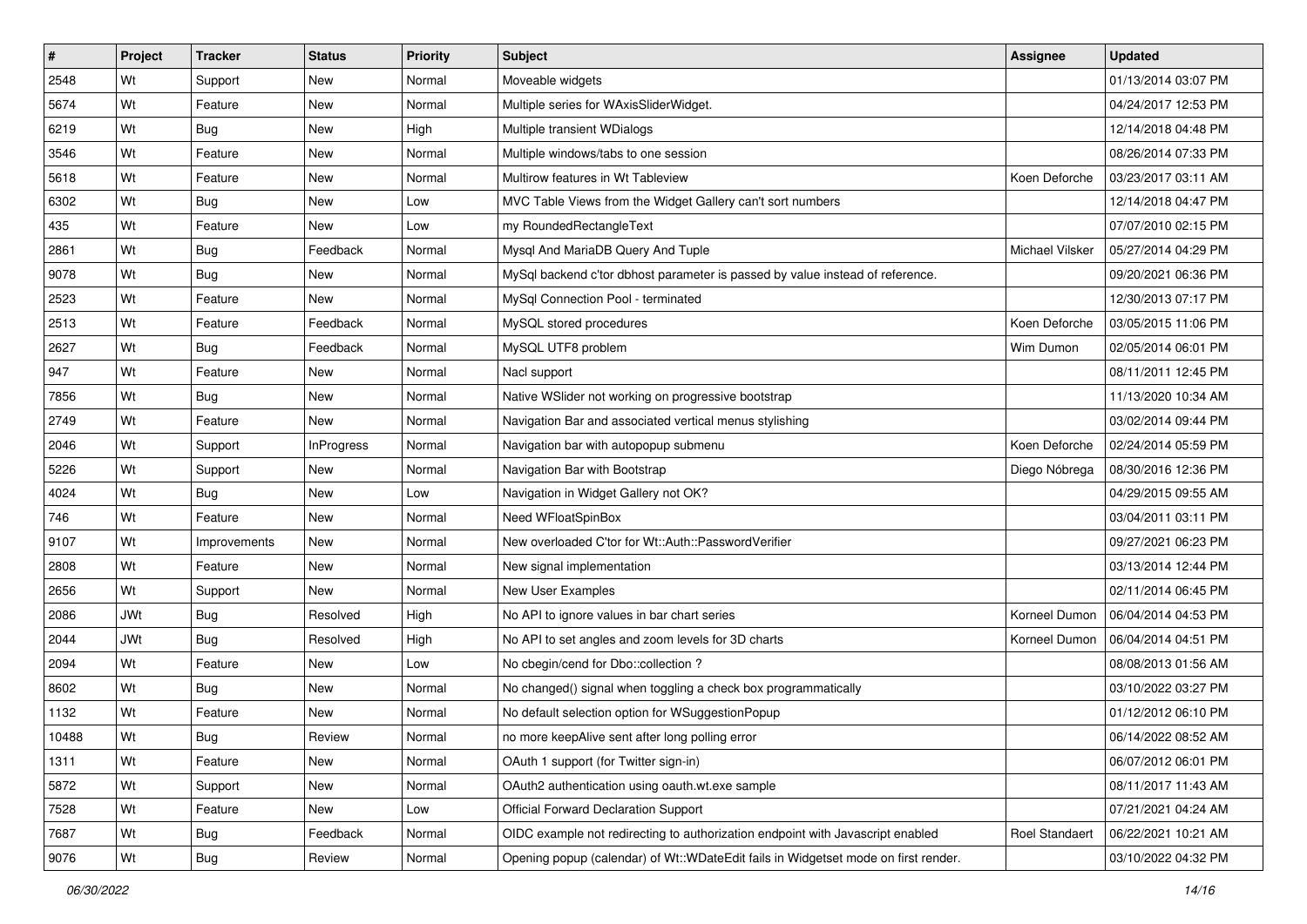| #    | Project    | <b>Tracker</b> | <b>Status</b>     | Priority | <b>Subject</b>                                                                                          | <b>Assignee</b> | <b>Updated</b>      |
|------|------------|----------------|-------------------|----------|---------------------------------------------------------------------------------------------------------|-----------------|---------------------|
| 3691 | Wt         | Feature        | New               | Normal   | open nonmodal dialog as new browser window                                                              |                 | 02/17/2015 12:02 AM |
| 4976 | Wt         | Bug            | Feedback          | Normal   | OpenSSL 1.1.0 support                                                                                   |                 | 06/15/2016 01:15 PM |
| 1464 | Wt         | Feature        | Feedback          | Normal   | Option to compress data transferred through WebSocket                                                   |                 | 11/09/2012 01:15 PM |
| 666  | Wt         | Feature        | <b>New</b>        | Low      | Option to disable http logs                                                                             |                 | 01/03/2011 11:49 AM |
| 2287 | Wt         | Feature        | <b>New</b>        | Normal   | Option to to have the header of WTabWidget at the bottom.                                               |                 | 10/04/2013 11:40 PM |
| 1406 | Wt         | Feature        | New               | Normal   | option to use HTML version of WTableView in Ajax session                                                |                 | 09/18/2012 12:15 AM |
| 6014 | Wt         | Bug            | New               | Normal   | Oscillation in Chrome at various zoom levels with layouts (WPaintedWidget w/Areas)                      |                 | 10/17/2017 05:04 PM |
| 6015 | Wt         | Bug            | New               | Normal   | Oscillation in Chrome at various zoom levels with layouts (WTableView)                                  |                 | 10/17/2017 05:52 PM |
| 4084 | <b>JWt</b> | Bug            | <b>New</b>        | Normal   | Outdated maven dependency declaration on site, no new artifacts available on Maven<br>Central & JCenter |                 | 05/12/2015 12:34 AM |
| 4655 | Wt         | Feature        | Feedback          | Normal   | Out of date turtorials, exaple crashes, you want community to grow or die                               |                 | 01/11/2016 06:59 PM |
| 971  | Wt         | Feature        | <b>New</b>        | Normal   | Pagination ContainerWidget maybe a Useful Implementation                                                |                 | 09/23/2011 03:32 PM |
| 1234 | Wt         | Bug            | <b>New</b>        | Low      | paintbrush example: problem with cursor in chrome                                                       |                 | 04/12/2012 05:14 PM |
| 9590 | Wt         | Bug            | New               | Low      | Panel header looses "panel-heading" class if titleBarWidget is created manually                         |                 | 01/07/2022 06:18 PM |
| 7196 | Wt         | Bug            | New               | Normal   | Pango 1.44 deprecation warnings                                                                         |                 | 08/14/2019 12:30 PM |
| 3887 | Wt         | Feature        | New               | Normal   | Parallel JS require() downloading                                                                       |                 | 03/12/2015 10:49 AM |
| 2202 | Wt         | Feature        | Feedback          | Normal   | Parent WObject parameter in WTimer single shot function                                                 | Wim Dumon       | 09/16/2013 10:29 PM |
| 9289 | Wt         | Bug            | <b>New</b>        | High     | <b>Partitioned Tables</b>                                                                               |                 | 11/04/2021 11:45 PM |
| 1347 | Wt         | Bug            | <b>InProgress</b> | Normal   | Pasting a control character into a WLineEdit causes lockup                                              | Koen Deforche   | 02/24/2014 05:47 PM |
| 2166 | Wt         | Support        | Feedback          | Low      | PATH vs. /include dir                                                                                   |                 | 09/02/2013 06:46 PM |
| 7579 | Wt         | Bug            | <b>New</b>        | Urgent   | Payal Rest API                                                                                          |                 | 05/22/2020 11:50 PM |
| 5585 | Wt         | Bug            | New               | Normal   | PayPal description is not showing                                                                       | Koen Deforche   | 03/06/2017 08:21 PM |
| 8374 | <b>JWt</b> | <b>Bug</b>     | New               | Normal   | PDFJet unicode                                                                                          |                 | 04/19/2021 12:22 PM |
| 5473 | Wt         | Support        | New               | High     | performance issues with nested wcontainerwidgets and calling removeWidget for all inner<br>widgets      |                 | 01/03/2017 06:07 PM |
| 3712 | Wt         | Feature        | <b>New</b>        | Normal   | Persian, Hijri, and Gregorian Calendars                                                                 |                 | 12/29/2014 09:16 AM |
| 364  | Wt         | Feature        | New               | Normal   | planner example: allow editing of entries                                                               |                 | 05/20/2010 09:38 AM |
| 467  | Wt         | Bug            | New               | Normal   | [planner example] when clicking at a specific location in the time suggestion, null is<br>returned      |                 | 08/13/2010 10:39 AM |
| 700  | Wt         | Feature        | Feedback          | Normal   | Please add BLOB streaming functions to WT::DBO                                                          |                 | 03/21/2011 03:24 PM |
| 470  | Wt         | Feature        | InProgress        | Normal   | please add python binding                                                                               | Wim Dumon       | 07/31/2013 12:33 PM |
| 1989 | Wt         | Support        | InProgress        | Normal   | Please consider releasing Dbo with more permissive (LGPL, MIT, BSD) license                             | Wim Dumon       | 09/15/2014 03:26 PM |
| 4841 | Wt         | Support        | New               | High     | Please help I'm badly stuck!                                                                            |                 | 04/02/2016 10:57 AM |
| 2219 | Wt         | Support        | Feedback          | Normal   | Please help me: Image isn't displayed                                                                   |                 | 09/25/2013 03:53 PM |